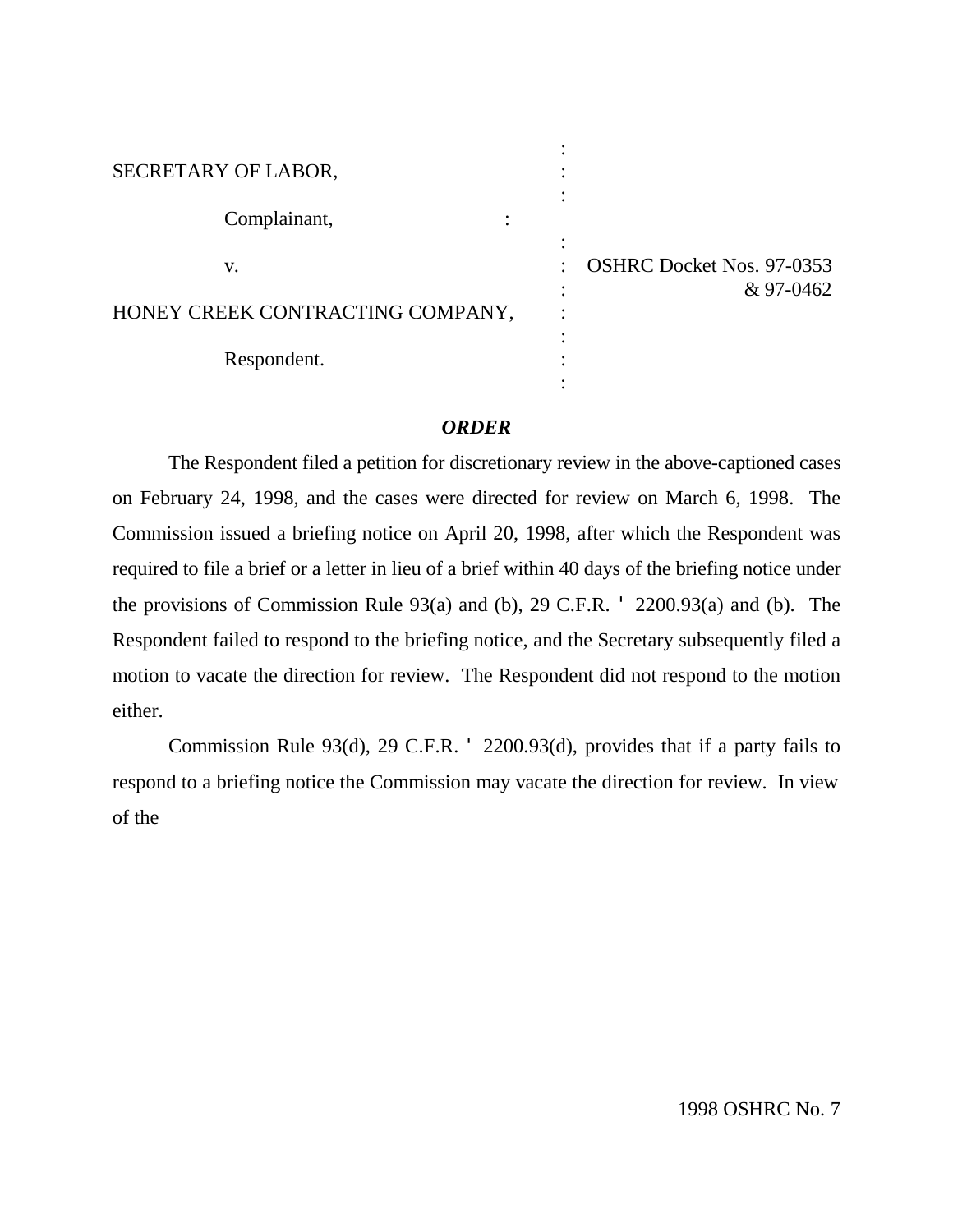# Page Two

Respondent=s failure to respond to the briefing notice or the Secretary=s motion, we vacate the direction for review. The administrative law judge=s decision is a final order.

So ordered.

Date: November 16, 1998 /Signed/

 $\ddot{ }$ 

Stuart E. Weisberg, Chairman

/Signed/

Thomasina V. Rogers, Commissioner

1998 OSHRC No. 7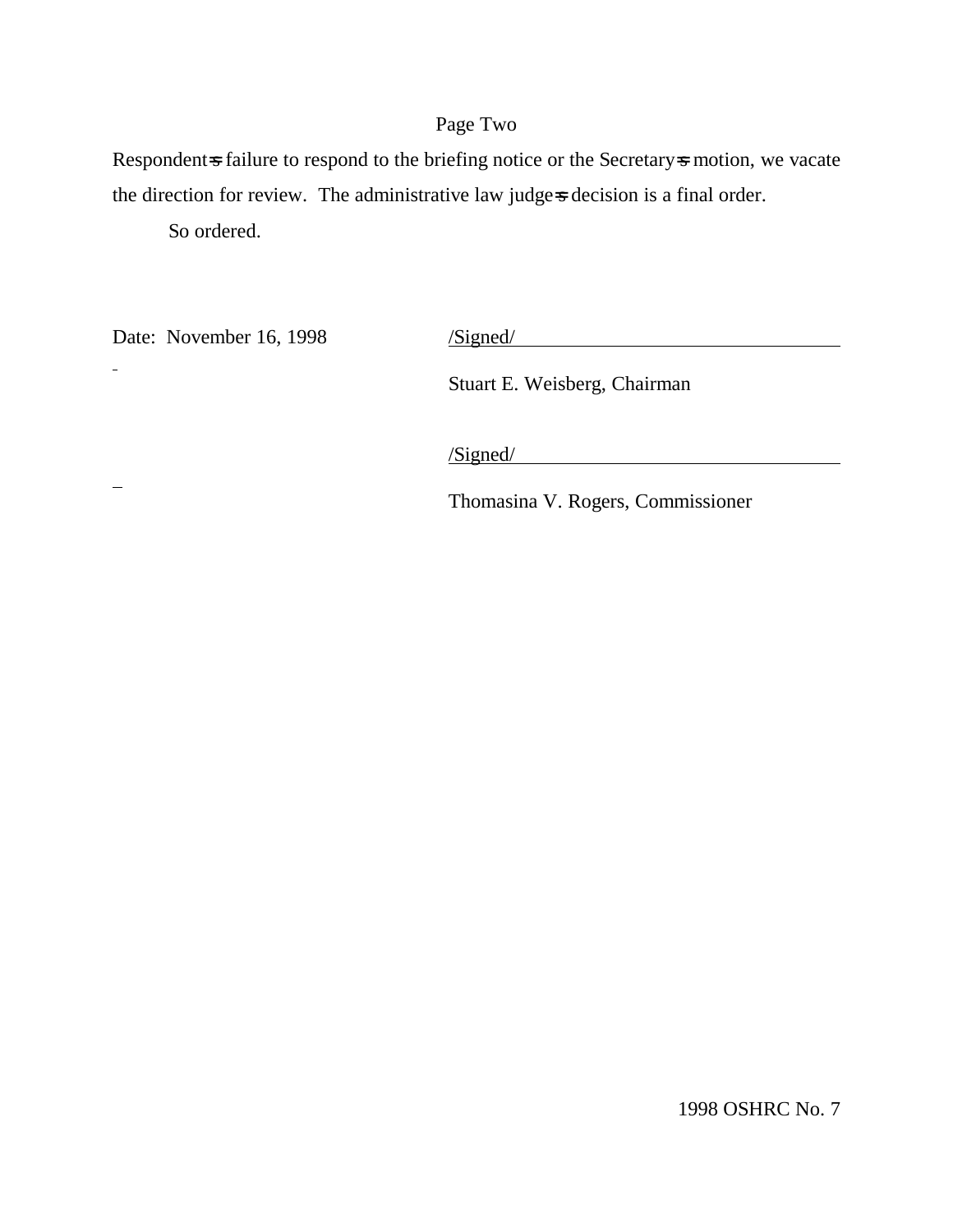## 97-0353 97-0462

## NOTICE IS GIVEN TO THE FOLLOWING:

Daniel J. Mick, Counsel for Regional Trial Litigation Peter J. Vassalo, Attorney Office of the Solicitor, U.S. DOL Room S4004 200 Constitution Ave., N.W. Washington, D.C. 20210

Richard N. Selby, Attorney Henderson, Covington, Messenger, Newman & Thomas Co., L.P.A. 34 Federal Plaza W. 600 Wick Building Youngstown, OH 44503-1473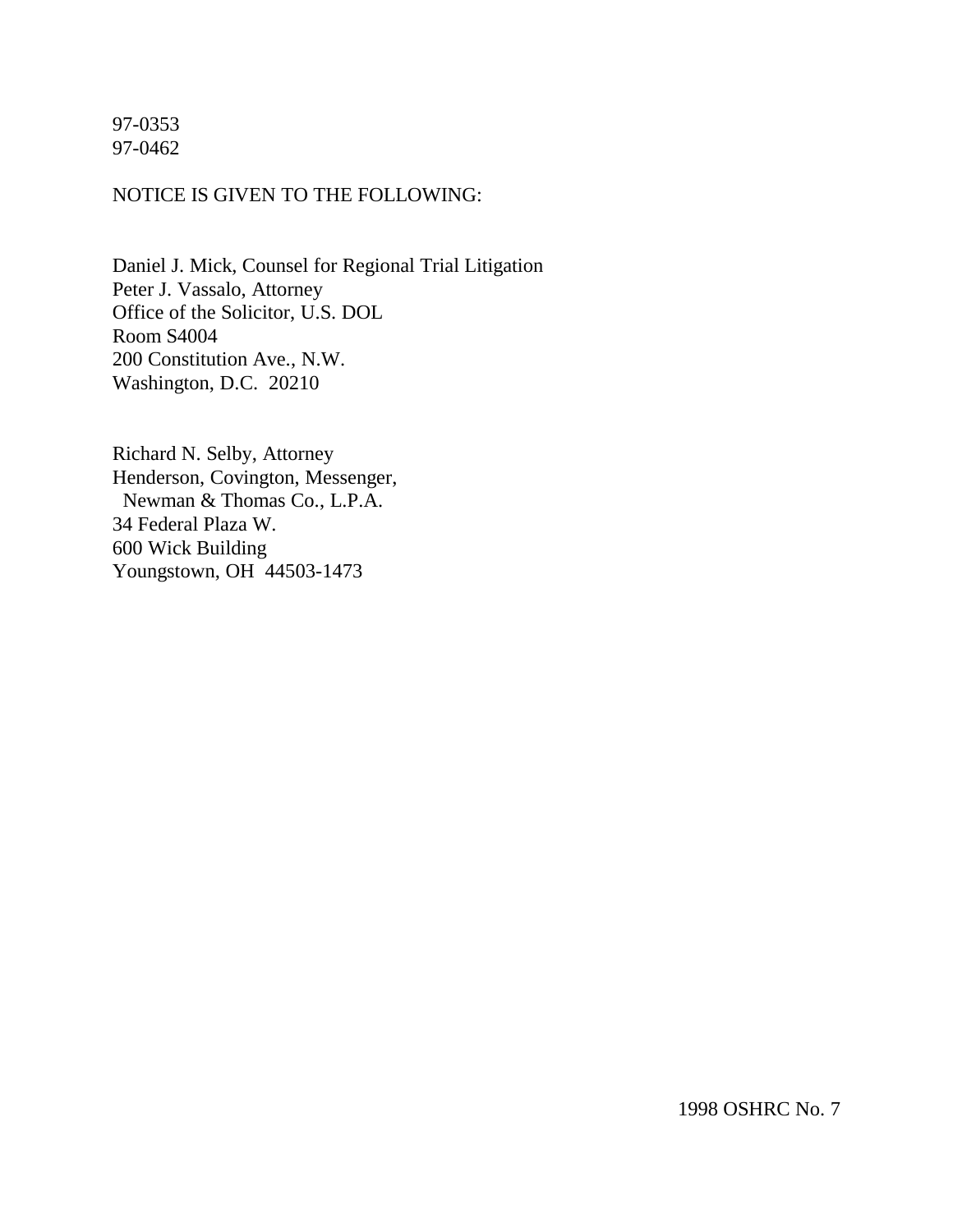## UNITED STATES OF AMERICA OCCUPATIONAL SAFETY AND HEALTH REVIEW COMMISSION

## SECRETARY OF LABOR,

Complainant,

v. Docket No. 97-0353

HONEY CREEK CONTRACTING COMPANY, INC.,

Respondent.

Appearances: Mark V.Swirsky, Esq. Office of the solicitor U.S. Department of Labor Philadelphia, Pennsylvania For Complainant

> Richard N. Selby, Esq. Henderson, Covington, Messenger, Newman & Thomas, Co., LPA Youngstown, Ohio For Respondent

# BEFORE: MICHAEL H. SCHOENFELD, Administrative Law Judge **DECISION AND ORDER**

Background and Procedural History

This case arises under the Occupational Safety and Health Act of 1970, 29 U.S.C. ' ' 651

- 678 (1970) ("the Act").

Having had its worksite inspected three times by a Compliance Officer of the Occupational

1998 OSHRC No. 7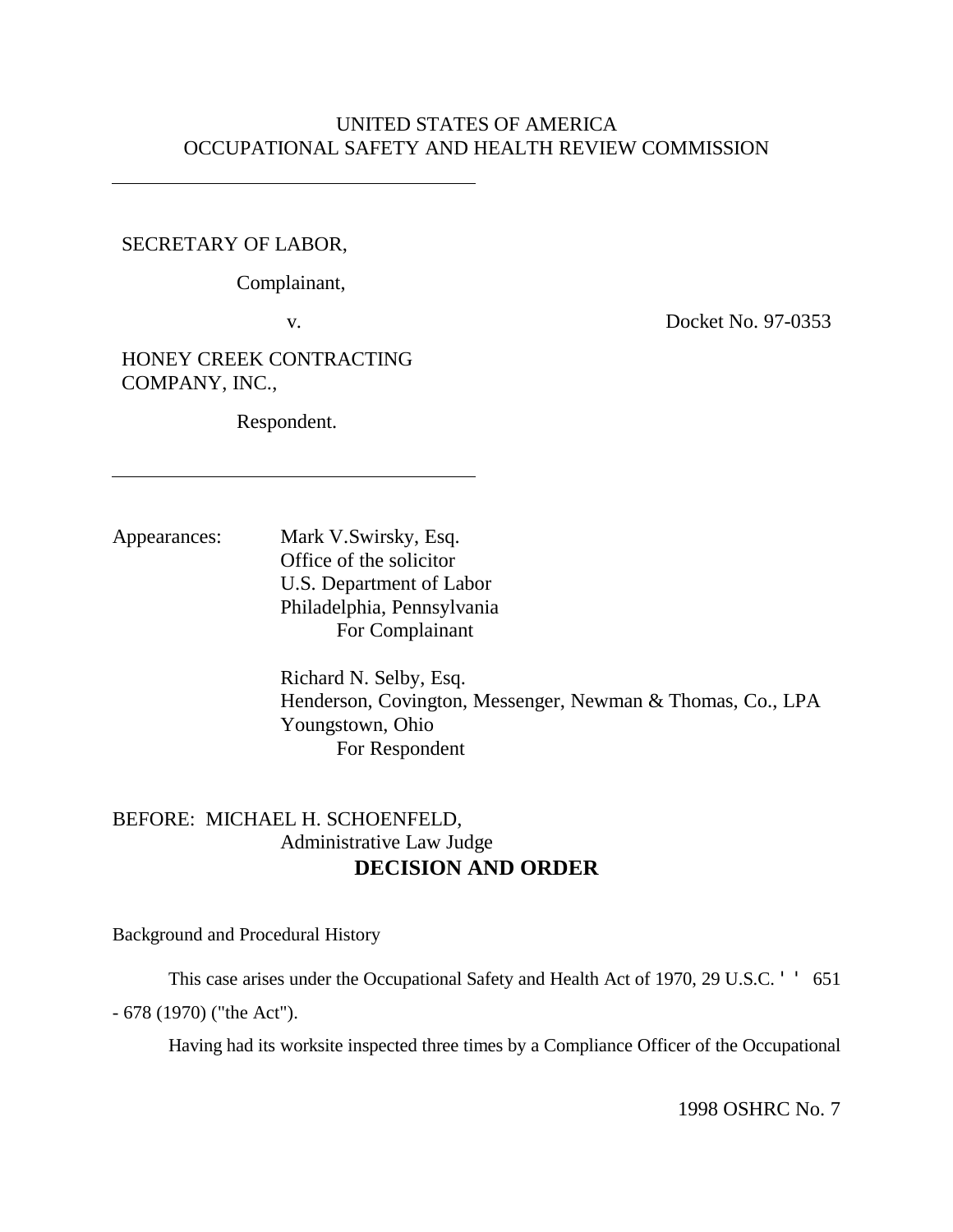#### Page Two

 Safety and Health Administration, Honey Creek Construction Company, ("Respondent")(AHoney Creek@) was issued citations on January 28, 1997 (Docket No. 97-0353) and February 25, 1997 (Docket No. 97-0462), alleging serious and willful violations of the Act relating to its excavating operations in Homer City, Pennsylvania.

Respondent timely contested both citations. Following the filing of complaints and answers and pursuant to a notice of hearing, the cases came on to be heard in Pittsburgh, Pennsylvania. No affected employees sought to assert party status. Both parties have filed post-hearing briefs.

As a preliminary matter, Respondent is claim that the inspections were invalid either because the inspection was an invalid search or because the Compliance Officer saw and cited violative conditions prior to presenting her identification, are rejected. The worksite, while spread out over a considerable area, was nonetheless in a location from which the public was not barred.<sup>1</sup> Moreover, in approaching Respondent=s work areas, the excavations were in plain sight of all who passed by either by car or by entering or leaving the residential neighborhood. There was no reasonable expectation of privacy in conducting excavating, pipe laying and backfilling operations in the middle of the streets of a municipality. Nor did Respondent show any prejudice which might have resulted from the Compliance Officer=s observation of violative conditions prior to contacting Respondent=s representative at the site.

#### **Jurisdiction**

1

Complainant alleges and Respondent does not deny that it is a construction contractor specializing in excavation work. It is undisputed that at the time of these inspections Respondent was engaged in installing sewer lines in Homer City, Pennsylvania. Respondent does not deny that it uses tools, equipment and supplies which have moved in interstate commerce. I find that Respondent is engaged in a business affecting interstate commerce.

Based on the above finding, I conclude that Respondent is an employer within the meaning

................................................................. Page Three

 $1$  The contrary testimony of another individual is rejected for the reasons given later in this opinion regarding his general credibility.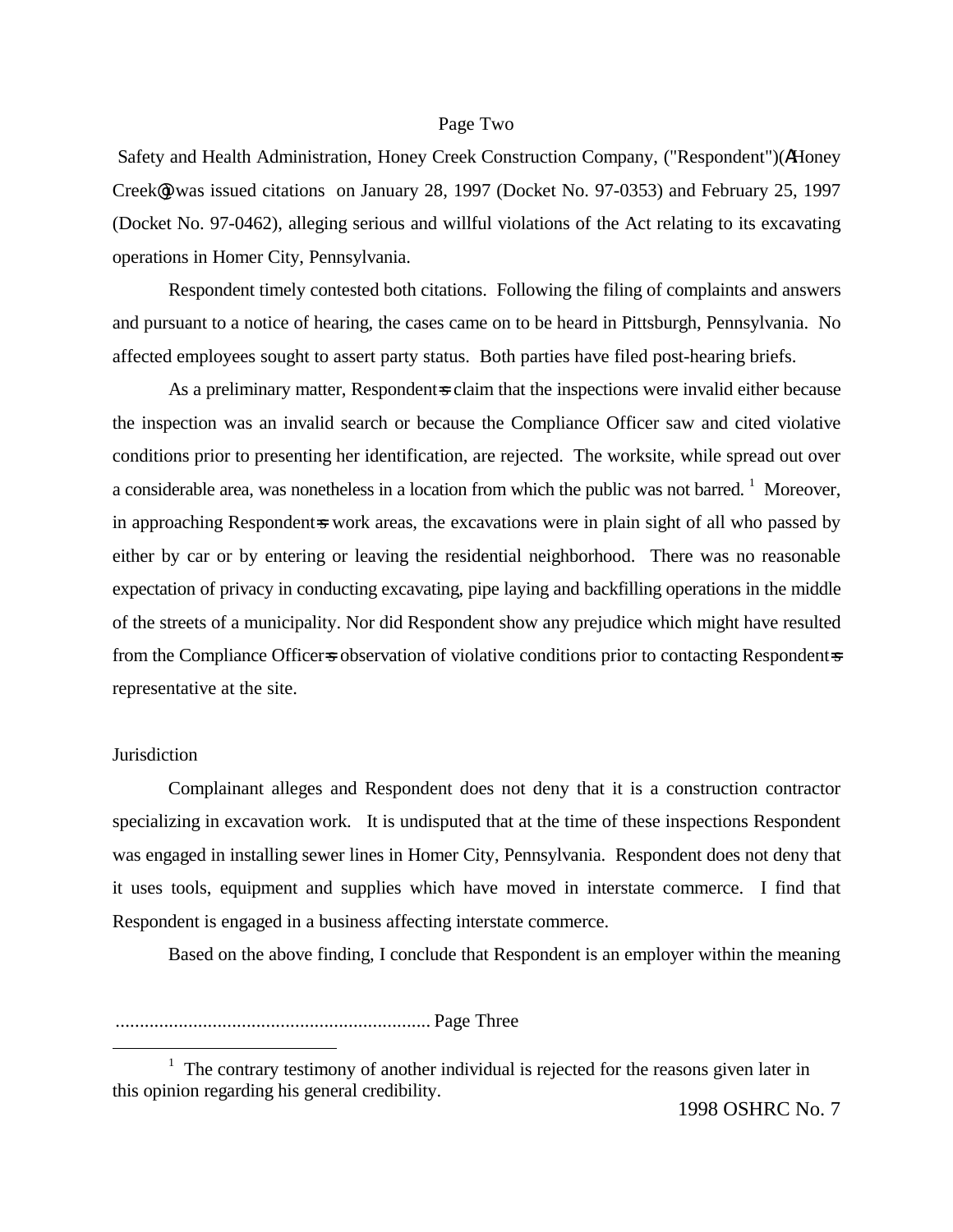of ' 3(5) of the Act.<sup>2</sup> Accordingly, the Commission has jurisdiction over the subject matter and the parties.

#### Discussion

## Citation 1 Item 1a 29 C.F.R. ' 1926.21(b)(2)

Item 1(a) alleges that Respondent failed to instruct its employees in the recognition and avoidance of hazards.<sup>3</sup>

The Secretary=s case is built primarily on the Compliance Officer=s testimony that the conditions she believed to be violations of various standards existed at the worksite and that some of those conditions or actions occurred in the presence of supervisors. (Sec. Brief, Pp. 9 - 11). The Secretary=s claim that Athere is no evidence that the employer did anything to instruct its employees how to recognize and avoid such conditions places the shoe on the wrong foot. It is the Secretary  $\approx$ burden to show that there was a lack of training or that the training provided was insufficient. The mere existence of violative conditions at a worksite is, by itself, insufficient to show that employees were not trained properly. See, *Daniel A. Mickelsen,* No. 96-1788, 1997 (ALJ). Thus, where the record is silent at to what, if any, training was afforded the employees, the Secretary=s allegation of a violation of this standard must fail because the Secretary has not fulfilled her burden of proof. The Secretary=s further claim that Respondent=s employees had been interviewed and Anone indicated that they had been trained....@ (Sec. brief, p. 10) is insufficient evidence to carry the Secretary=s burden of proof. A more careful examination of the sole transcript reference to interviewing employees regarding the training they received (Tr. 247-48) gives cause to find the statement

1

1998 OSHRC No. 7

<sup>&</sup>lt;sup>2</sup> Title 29 U.S.C.  $\cdot$  652(5).

<sup>&</sup>lt;sup>3</sup> The cited standard, 29 C.F.R.  $'$  1926.21 (b)(2), provides: (2) The employer shall instruct each employee in the recognition and avoidance of unsafe conditions and the regulations applicable to his work environment to control or eliminate any hazards or other exposure to illness or injury.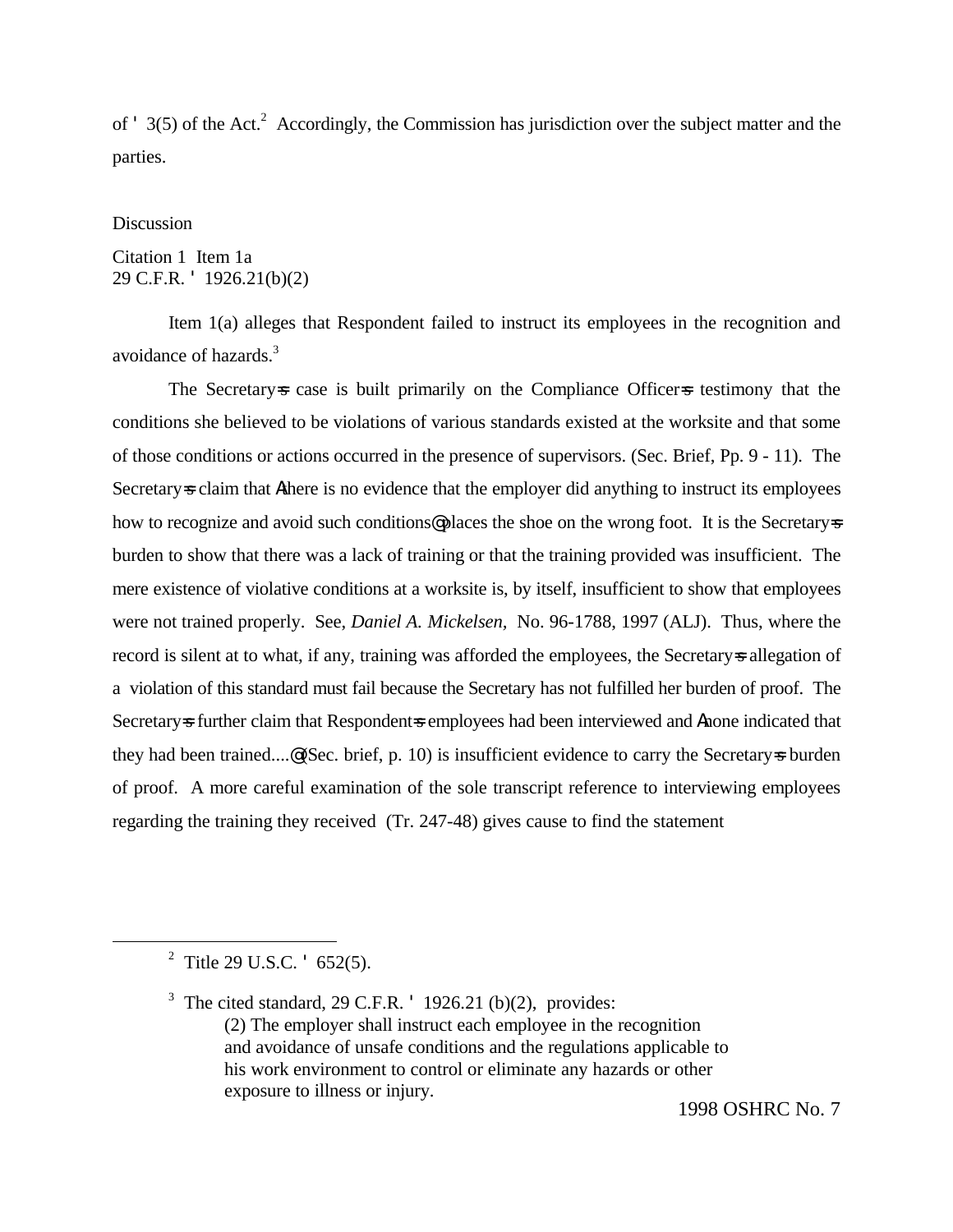#### Page Four

unreliable and not particularly probative of the proposition that Respondent=s employees were insufficiently trained. The Compliance Officer claimed to have interviewed only three out of approximately 19 employees at the site, hardly a fair representation upon which to base a conclusion that employees were not properly trained. Further, and more importantly, the above testimony does not show the existence of the violation by a preponderance of the evidence which is the burden the Secretary must fulfill to sustain the allegation. The Compliance Officers description of her conversation with the three employees lacks any detail whatsoever. It tells virtually nothing about the nature of their training or why that training was inadequate. None of the employees Ainterviewed@ were called as witnesses. Broad, sweeping factual claims, such as those made by the Compliance Officer here, are not relevant evidence, they remain simply factual allegations. Accordingly, Citation 1, Item 1a is VACATED.

Citation 1, Item 1b 29 C.F.R. ' 1926.20(b)(2)

1

It is alleged that Respondent failed to comply with the cited standard because employees who were admittedly qualified and designated to serve as Acompetent persons@ Afailed to note and deal with clear and significant safety hazards. $\mathcal{Q}^4$  Once again, as with item 1a, the Secretary=s theory of the violation is that hazards existed therefore the standard was violated. The theory is rejected. First, it is noted that the citation, parroting the wording of the standard, charges Respondent with failing to initiate a program providing for frequent and regular inspections by a competent person. In her post-hearing brief, the Secretary concedes that there were designated competent persons on the site (Brief, p. 11) but now claims that the Aregulation-s requirement of frequent and regular inspections implies inspections that are meaningful and identify serious hazards that are obvious....@ (*Id.*) The standard is clear and unambiguous and Aimplies<sup>@</sup> no such thing. As a standard which deals with requiring employers to have safety programs as part of the AGeneral safety and health provisions,@ it requires the formulation of an employee safety program and identifies requirements

<sup>&</sup>lt;sup>4</sup> The cited standard requires that an employer *A*initiate and maintain@a safety program which, *inter alia*, provides for Afrequent and regular inspections...to be made by competent persons designated by the employer.@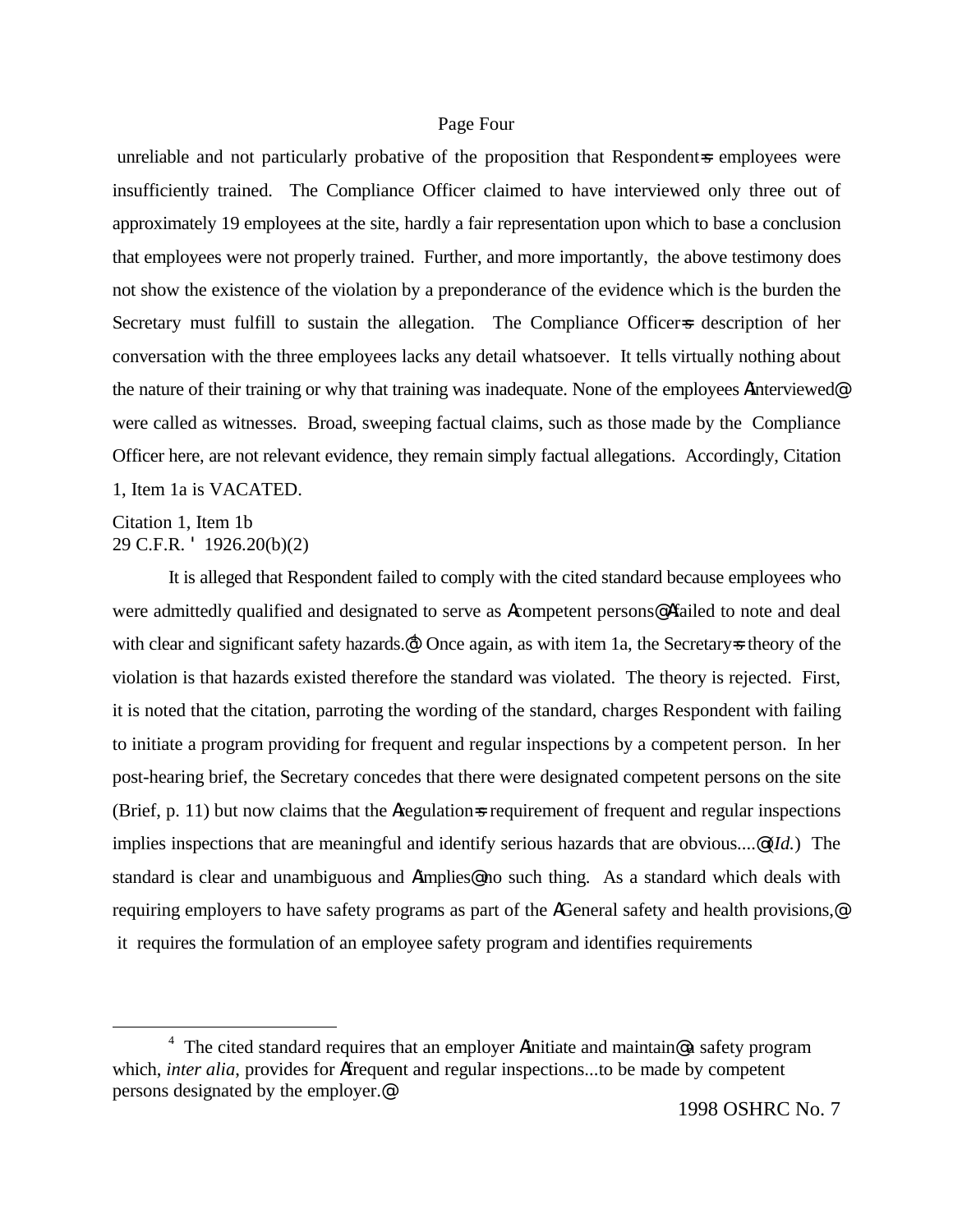#### Page Five

of an acceptable program, no more and no less.

Lastly, even if the Secretary-s interpretation were to be applied here, Complainant failed to offer specific evidence as to the frequency or nature of the inspections conducted by Respondent=s personnel or the degree of competence of the **A**competent persons. $\mathbf{e}^5$  Thus, there is no record on which a finding of inadequate inspection or incompetence of inspecting personnel could be made. The item is VACATED.

## Citation 1, Items 2 and 4. 29 C.F.R. ' ' 1926.416(a)(1) and 1926.651(d).

These items were withdrawn by the Secretary at the hearing. (Tr. 5, 182)

#### Citation 1, Item 3 29 C.F.R. 1926.651(b)(3)

1

This alleged violation charges that Respondent failed to use appropriate methods to identify and locate underground installations in the areas in which it was excavating.<sup>6</sup>

Complainant maintains that the record shows Amany incidents@ in which Respondent, in the course of excavating, Astruck and damaged@ underground utility lines including water, telephone and natural gas lines. (Brief, p. 12).

Mr. David Sugar, the operator of David Sugar, Inc., an excavation contractor which had been declared bankrupt and the father of Dave Sugar, Jr., the principal of Honey Creek Contracting, testified that he was at the site perhaps ten percent of the time but never ran the day-to-day operations at the site (Tr. 418). He expressed familiarity with the APA1 Call System.@ Under the system, the utility marks its lines at a construction site. When a line is broken during the course of construction, a contractor settles disputes with the utility regarding responsibility for line breakages Page Six If the broken line had been marked correctly by the owner utility, the contractor would have to

 $5$  The Secretary conceded that the persons designated are Acompetent.

 $6$  The cited standard, 29 C.F.R.  $'$  1926.651(b)(3), provides; (3) When excavation operations approach the estimated location of underground installations, the exact location of the installations shall be determined by safe and acceptable means.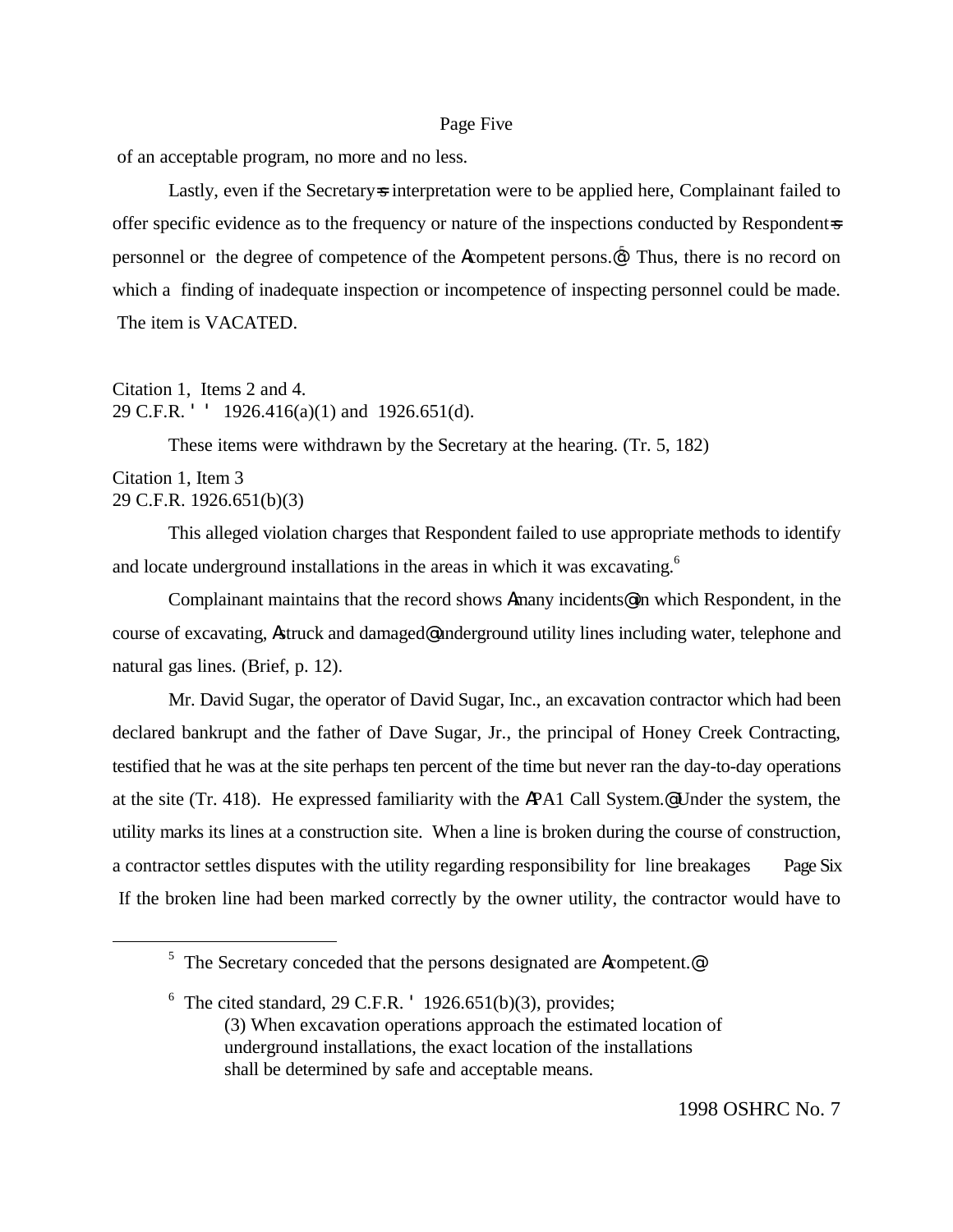assume the cost of repairing broken lines while if mis-marked, the utility would pay. (Tr. 422-23). While claiming ignorance as to the dates of the incidents, Mr. Sugar indicated that there were gas lines broken for which the responsibility was laid on Respondent. (*Id.*)

The Secretary=s rationale in support of this alleged violation demonstrates a basic misunderstanding of the facts. In her post-hearing brief, the Secretary states A[c]learly, when a sewer contractor breaks a water main and is held responsible by the water company, it has failed to determine the exact location of the water line by safe and acceptable means.@ (Brief, p. 12). This statement supposes that it is the contractor who marked the locations of the lines. The supposition is incorrect. It is the owner utility who marked the location of the lines. (Tr. 368-69 and 422-23.)

The only evidence on this record regarding the means used to determine the location of the underground installations is that Respondent called the utilities to come out to the site and mark their lines. Having done so, Respondent has met the requirements of the standard. The fact that some lines were broken, whether correctly marked or mismarked by the owner utilities, is virtually irrelevant to the question of whether Respondent, the contractor, availed itself of a Asafe and acceptable means@ to locate the underground lines.

The Secretary has thus not shown that Respondent failed to use a safe and acceptable means to locate the lines. This item is VACATED.

## Citation 1, Item 5 29 C.F.R. ' 1926.651(j)(2)

<u>.</u>

It is alleged in item 5 that piles of excavated materials (Aspoils piles@) were within 2 feet of the edge of the excavation in which Respondent-s men were working.<sup>7</sup>

<sup>&</sup>lt;sup>7</sup> The cited standard, 1926.651(j)(2), provides:

<sup>(2)</sup> Employees shall be protected from excavated or other materials or equipment that could pose a hazard by falling or rolling into excavations. Protection shall be provided by placing and keeping such materials or equipment at least 2 feet (.61 m) from the edge of excavations, or by the use of retaining devices that are sufficient to prevent materials or equipment from falling or rolling into excavations, or by a combination of both if necessary.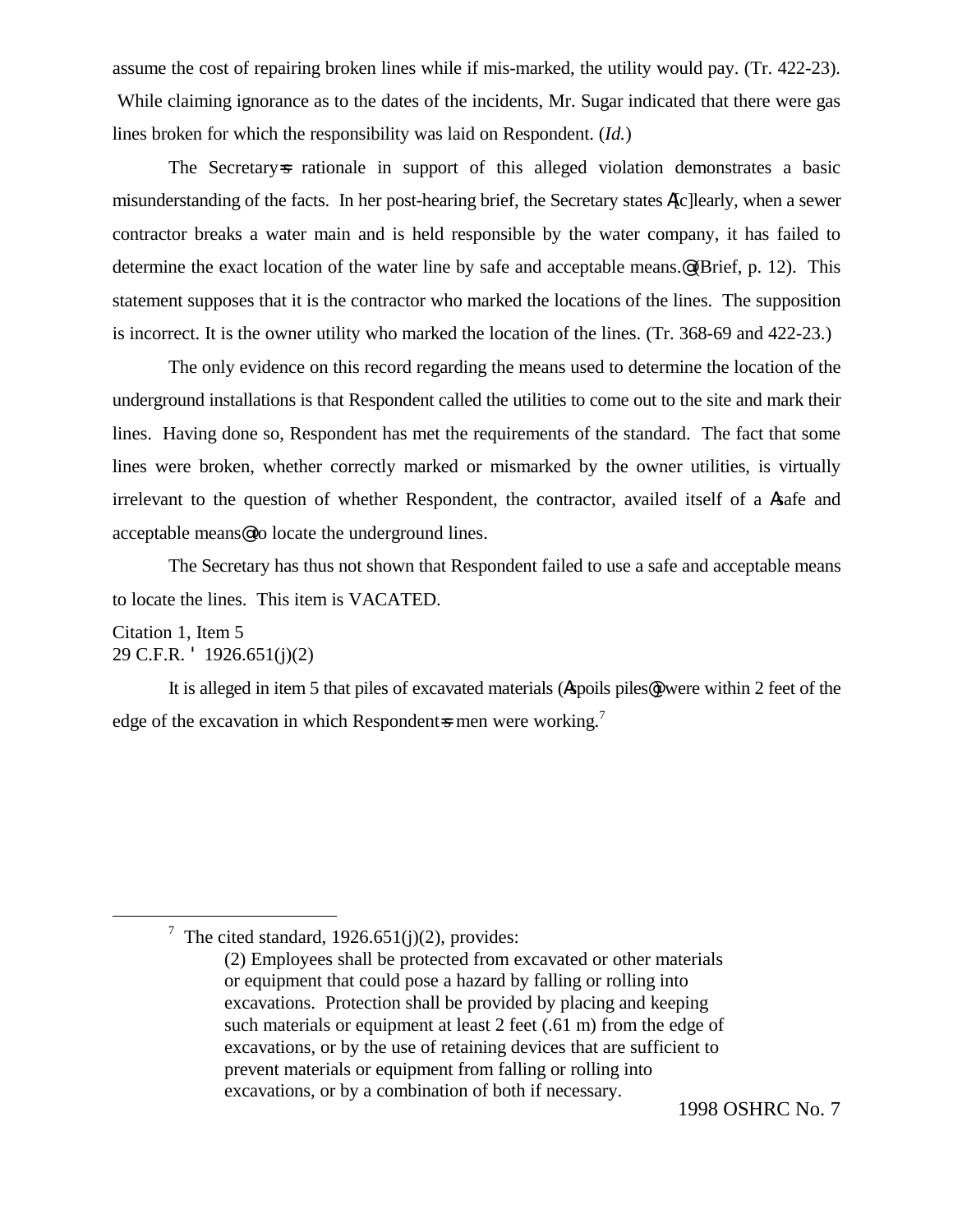It is clear that material which had been unearthed had been placed within 2' of the vertical edge of the excavation.<sup>8</sup> I so find despite Mr. Benton=s contrary contention because spoils would most likely not have to be Araked,@ as claimed by Mr. Burton, unless they were, at some time, at least close to the edge of the trench. Such placement alone, does not however, constitute a violation of the cited standard.

The Secretary acknowledges in her post-hearing brief that A[t]he language of the regulation makes it clear that the purpose of the regulation is to protect employees from loose rock or soil falling from an excavation face@ (Sec. Brief, p. 15) and points out that employees had been working in the trench. Respondent cites the Compliance Officer=s testimony that the hazards she was concerned about were materials from the spoils pile falling into the trench on top of men working there and additional stress and likelihood of trench collapse because of the added weight the excavated materials placed near the excavation=s edge. Respondent relies on the decision in *Columbia Gas of Ohio, Inc.*, 17 BNA OSHC 1510 (No. 93-3232, 1995)(ALJ)(Digest), vacating a similar citation where there was observed to be only a small amount of material from the spoil pile trickling into the excavation. Respondent correctly points out that since the hazard sought to be prevented by the standard is the danger of materials Afalling or rolling into excavations<sup>®</sup> the Secretary, to show a violation, must show that Aenough material from the spoil piles could fall into the excavation so as to cause some injury to those in the trench.@ *Id.*, at p. 1512. In this case, the Secretary failed to show that the amount or nature of materials<sup>9</sup> which could fall or roll into the excavation were such that would pose a hazard to those working there. In the absence of such

1

<sup>&</sup>lt;sup>8</sup> The Compliance Officer=s testimony that she based her conclusion that excavated materials were within 2' of the edge solely on her Aeyeball@ estimate of the distance is highly illustrative of her atrabilious, combative, equivocal manner of testifying in general. Initially, she stated, without any basis, that the materials were Adirectly on the vertical face of the trench wall (Tr. 32) despite the physical impossibility of such a situation. On cross-examination, she then claimed to have measured the distance from the edge of the spoil pile to the edge of the trench and moments later stated that she did not do so. (Tr. 259). After several minutes of slow, indeed agonizing, examination she eventually surrendered by conceding that she decided the distance was 2' or less Avisually.@ (Tr. 262)

<sup>1998</sup> OSHRC No. 7 9 See, *P.A. Landers, Inc.*, 17 BNA OSHC 1458 (No. 93-2992) (Soils pile which included bricks and cement blocks sufficient for violation without quantity of spillage mentioned.)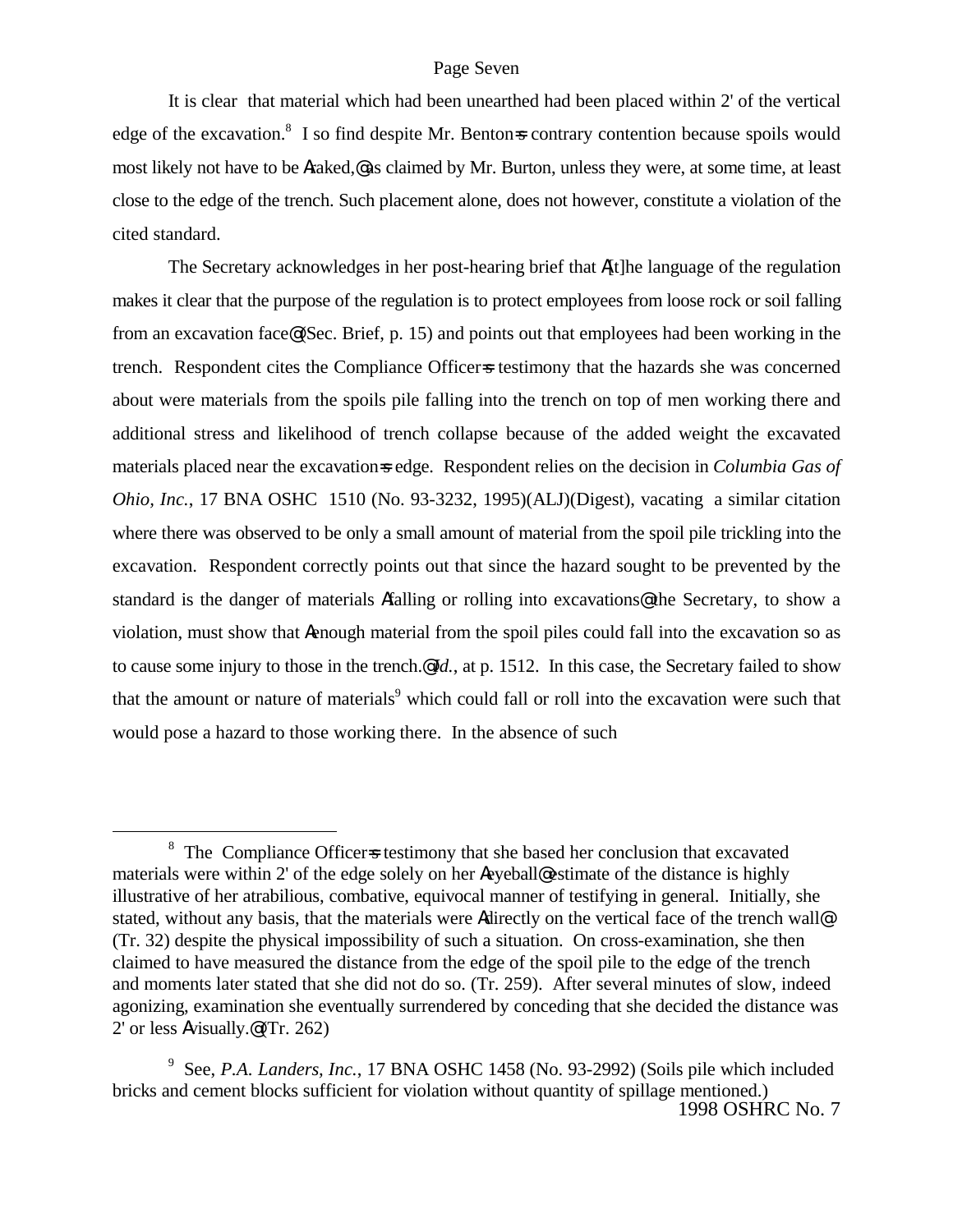evidence, the item is VACATED.

## Citation 1, Item 6. 29 C.F.R. ' 1926.651(l)(1).

The standard requires, in pertinent part that  $\Lambda[w]$ alkways shall pe provided where employees or equipment are required to permitted to cross over excavations.@

This alleged violation is based on the Compliance Officers observation of an employee exiting from a pre-cast concrete manhole which had been placed into the excavation and then Ajump[ing]@ from the edge of the manhole across an opening to the edge of the excavation. No walkway was present. (Tr. 63-4, GX 31 (Tape) 11:36, 11:40).

Respondent describes the area over which the employee stepped as Asmall crevice@ and takes issue with describing the employees crossing as a  $A_j$  imp=@ preferring to call it a step. (Resp. brief, p. 13) Respondent makes the distinction because it maintains that the Compliance Officer=s interpretation of the standard, implicit in her testimony, that a bridge was required regardless of the width of area to be crossed (Tr. 265), is inappropriate. Respondent-s reliance on the decision of the administrative law judge in *Flint Engineering & Construction Co.*, 15 BNA OSHC 1946 (No. 91- 2619, 1992), is misplaced in that the violation held to be Atechnical@ there was a lack of a guardrail on an existing bridge over a two-foot wide, four-foot deep trench. In this case, there was no measurement of the width of the opening over which the employee stepped, but it is clear from the photographs and videotape that the employee took a step, not a leap or jump. Based upon the videotape, I find that Respondent is not correct that Athe employee in question could not have even fit into the excavation at the point where he was crossing it.@ (Resp. brief, p. 14). By all appearances, the Compliance Officer correctly considered the hazard to be a Afall of at least 8 feet.@ (Tr. 66). Given the size and depth of the gap between the manhole edge and the edge of the excavation over which the employee stepped and which the Secretary maintains must be protected by a bridge, I find that the lack of a bridge or some such simple device exposed the employee to a hazard of falling as much as 8 feet to the bottom of the trench. Thus, the conditions which constituted a violative condition existed as alleged.

Inasmuch as the violative condition was in plain sight at a location where foremen were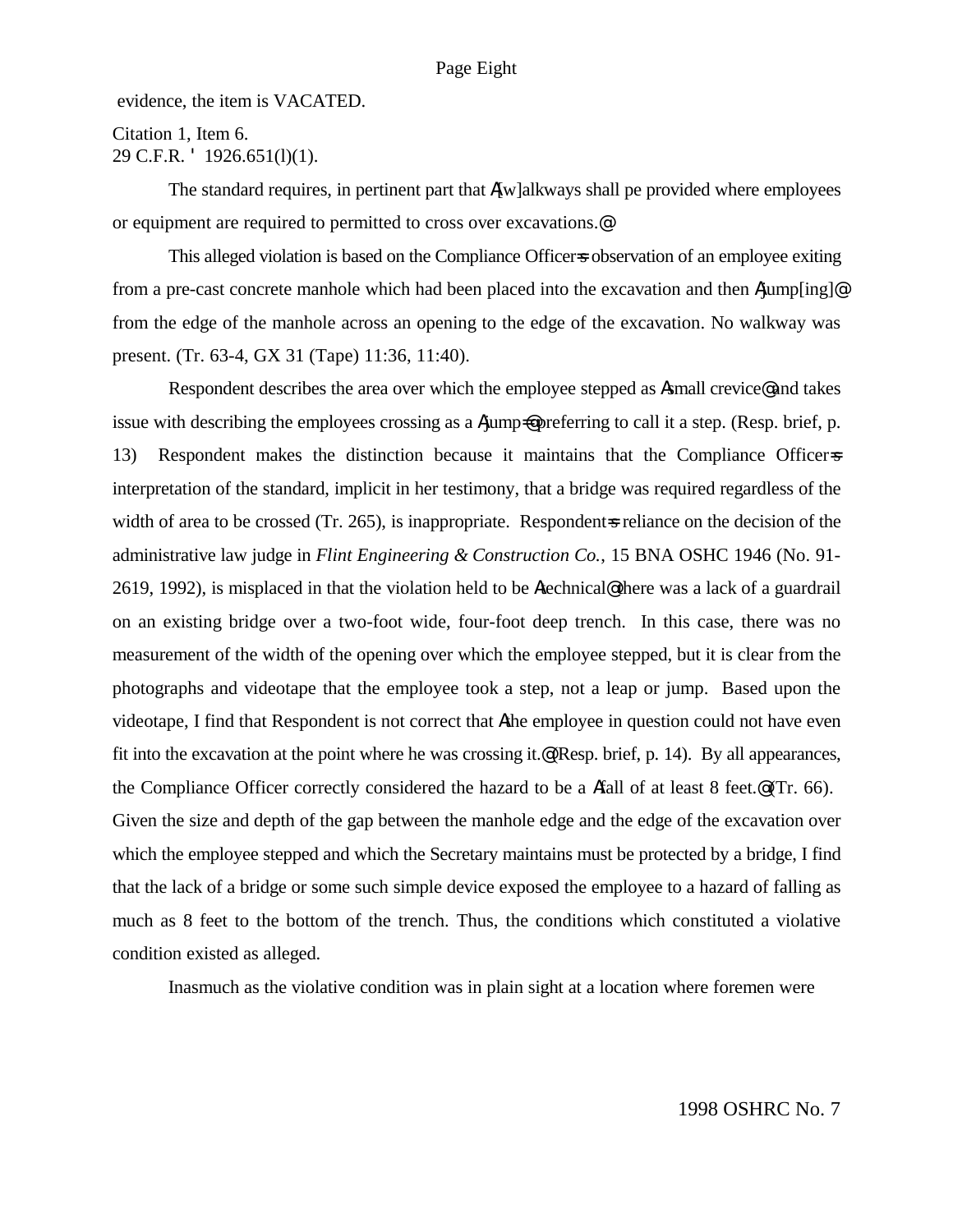#### Page Nine

present, Respondent=s knowledge is, in the absence of any rebuttal evidence, established. The Secretary has also established that the violation is serious as alleged.

Under section 17(k) of the Act, 29 U.S.C.  $\cdot$  666(j), a violation is serious where there is a substantial probability that death or serious physical harm could result from the violative condition. It is the likelihood of serious physical harm or death arising from an accident rather than the likelihood of the accident occurring which is considered in determining whether a violation is serious. *Dravo Corp.,* 7 BNA OSHC 2095, 2101, (No. 16317, 1980), *pet. for review denied,* 639 F.2d 772 (3d Cir. 1980). In is not necessary for the occurrence of the accident itself to be probable. It is sufficient if the accident is possible, and its probable result would be serious injury or death. *Brown & Root, Inc., Power Plant Div.,* 8 BNA OSHC 1055, 1060 (No. 76-3942, 1980). The Commission has held serious violations to have been demonstrated under circumstances where the hazard was a fall of ten to fifteen feet. *Brown-McKee, Inc.,* 8 BNA OSHC 1247 (No. 76-982, 1980); *P.P.G. Industries, Inc.,* 6 BNA OSHC 1050 (No. 15426, 1977). A fall of 8 feet to the bottom of a trench is serious within the meaning of the Act.

The short distance between the manhole edge and the edge of the trench makes the likelihood of an accident occurring very low. Only one employee was shown to be exposed and then only for a short time. I thus find that while serious, the penalty factors mitigate against a significant penalty. Accordingly, I find that a civil penalty of \$100 is appropriate.

```
Citation 1, item 7
29C.F.R. ' 1926.652(a)(1)
```
The cited standard states, in relevant part;

(a) Protection of employees in excavations.

(1) Each employee in an excavation shall be protected from cave-ins by an adequate protective system designed in accordance with paragraph (b) or (c) of this section except when: (I) -- Excavations are made entirely in stable rock; or

(ii) -- Excavations are less than 5 feet (1.52 m) in depth and examination of the ground by a competent person provides no indication of a potential cave-in.

Despite much post-hearing posturing, red herrings and specious argument, the facts relevant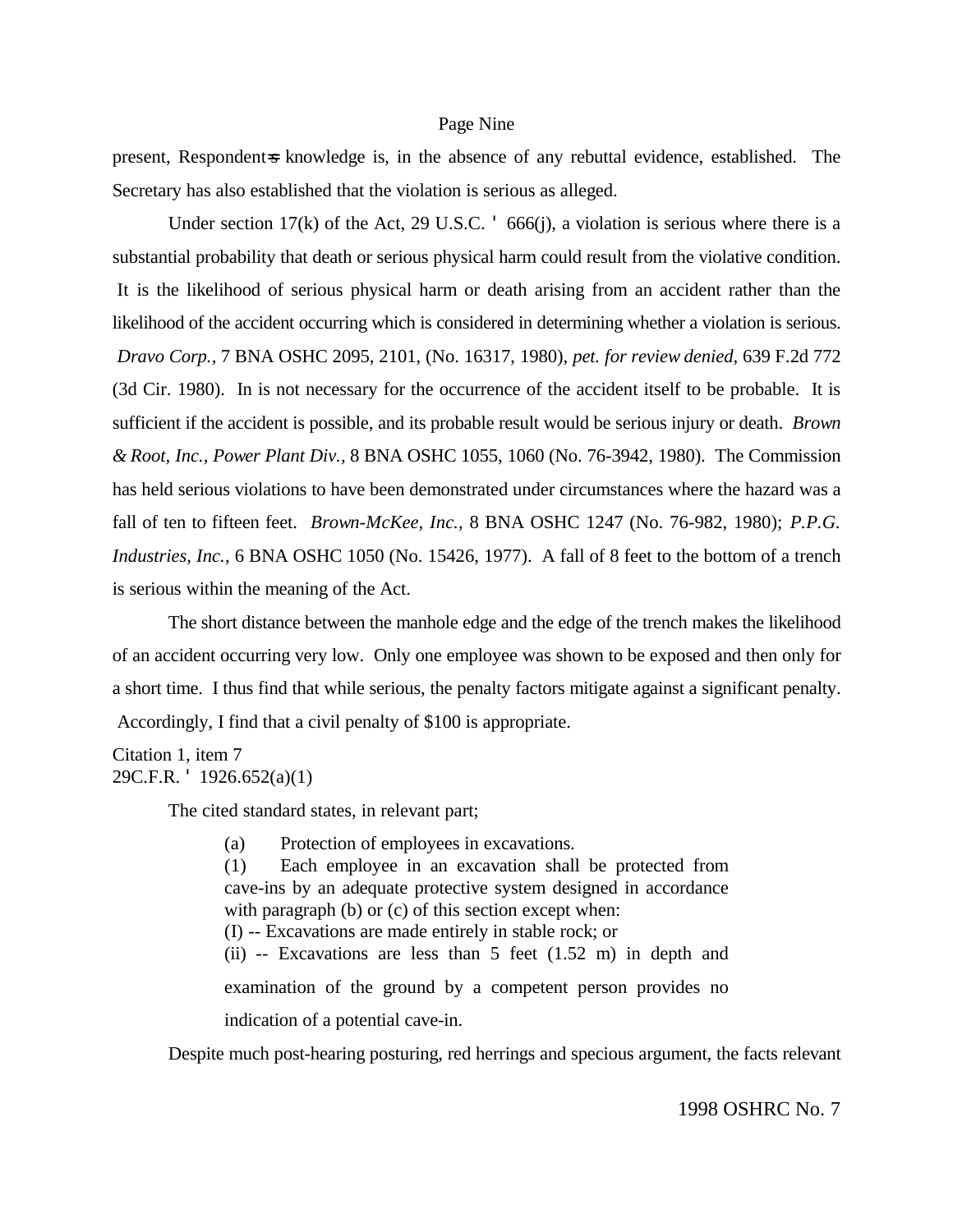#### Page 10

to this alleged violation are, on this record, rather straight forward and undisputed.

There is no question that the trench was more than 5 feet deep. Nor is there any question that the excavation was not, in the words of subsection (ii), Amade entirely in stable rock.@ (Emphasis added.)<sup>10</sup> Consequently, the standard applies and neither exception applies. The employees in the excavation thus had to be protected by some appropriate means. No attempt at sloping, shoring or sheeting and bracing was made. The sole method of protection used was the insertion of a trench box. The trench box had a steel plate, about the same height as the box walls, welded to one side of the box which, in effect, lengthened the wall on one side of the trench box but not the other. On at least one occasion while the trench box was in place in the trench, the Compliance Officer witnessed two employees entering the trench by using a step ladder placed up against the metal plate. Thus, the area of the trench into which the employees entered via ladder was not protected as required by the cited standard. The fact that the employees might have moved quickly into the area protected by the trench box does not eliminate the violation but goes to degree of exposure. Gaining ingress and egress via a portion of the trench which was only partially protected (the steel plate on only one side of the trench) exposes those employees to the danger of cave-in, at least for the time in the unprotected area.<sup>11</sup> The ladder used for ingress and egress in an unprotected area of the trench was clearly visible at the work site as was the activity of the employees using the ladder. As such, knowledge of the violative condition on the part of Respondent is found. Item 7 of Citation 1 is AFFIRMED.

It can hardly be doubted that the collapse of a trench over 5' in depth would likely result in

#### Page Eleven

serious injury or death. On those facts alone, I find the violation to be serious.

1

 $10$  The nature of the soil, according to Respondent=s competent persons, varied somewhat from location to location. Compare exhibits RX-N and RX-M with RX-O. Respondent-s reliance on its Daily Soil Classification Log reports indicating that the soil was AType A@ (Tr. 385-85, RX-M) at the time of this alleged violation misplaced. It is inconsistent with the simple act of viewing of the videotape and photographs to call this soil rock or solid rock. The videotape and photographs show quite clearly that the soil was not solid rock.

<sup>1998</sup> OSHRC No. 7 <sup>11</sup> Respondent=s argument and request that item 7 be vacated as duplicative of items 8a, 8b and 8c is denied. Using a defective trench box as alleged in item 8 is far different than allowing employees in an unprotected area of the trench as alleged in item 7. Item 7 is not based upon deficiencies of the trench box but rather is derived from the unprotected area of the excavation.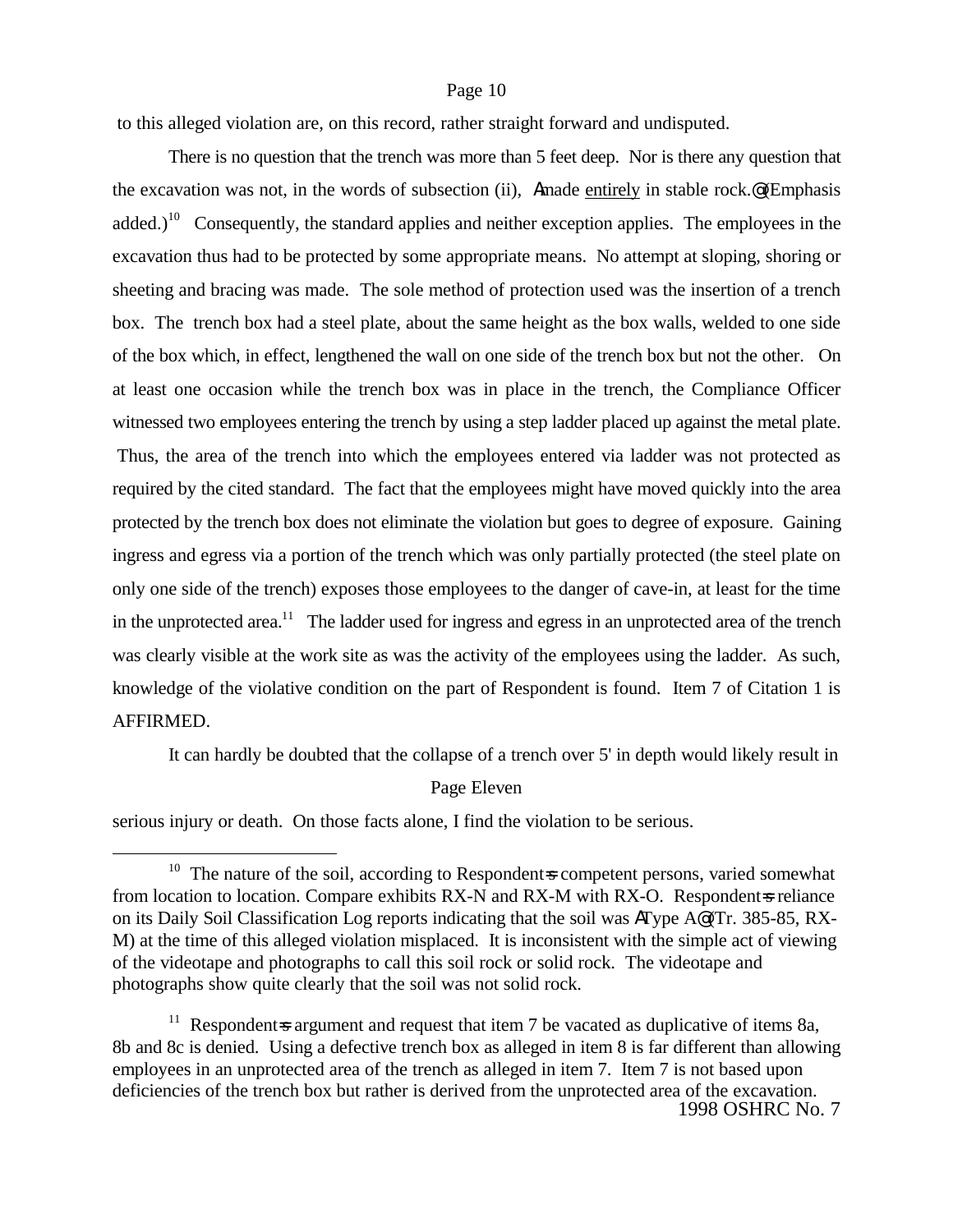The aspect of penalty calculations related to the history of Respondent is discussed, *infra*. and will not be repeated here. Suffice it to say that Respondent, Honey Creek Contracting, as an employing entity, has no history of prior violations of the Act. Its size is small but the gravity is high. Having at least two foremen on this work site who had been on construction jobs which had previously been cited for inadequate trenching protection<sup>12</sup> should have raised Respondent=s awareness and degree of care regarding trenching and excavation safety. Indeed, foremen Lyda and Berton were both foremen for Dave Sugar, Inc. for years (Tr. 431). As foremen for another company specializing in trenching operations which itself received numerous citations for trenching violations, they should have had a heightened awareness of the need to assure that the employees working in the trench were properly protected at all times. On this basis, I find that a penalty of \$1,000 is appropriate.

## Citation 1, Items 8a, b and c 29 C.F.R. ' 1926.652(d)(1), (2) and (3)

<u>.</u>

Each of these items relate to Respondent is use of trench boxes which the Secretary claims were damaged to the degree that their function might have been impaired. The Secretary alleges that the trench boxes were used, modified or maintained improperly or were not examined and approved by an engineer as required by the three standards cited.<sup>13</sup>

<sup>13</sup> Item 8a, citing the standard at 19 C.F.R. ' 1926.652(d)(1) which provides A[m]aterials and equipment used for protective systems shall be free from damage or defects that might impair their proper function.<sup>@</sup> Item 8b cites  $'1926.652(d)(2)$  which provides:

> (2) Manufactured materials and equipment used for protective systems shall be used and maintained in a manner that is consistent with the recommendations of the manufacturer, and in a manner that will prevent employee exposure to hazards.

Item 8c, cites  $'$  1926.652(d)(3), which states:

(3) When material or equipment that is used for protective systems is damaged, a competent person shall examine the material or equipment and evaluate its suitability for continued use. If the competent person cannot assure the material or equipment is able to support the intended loads or is otherwise suitable for safe use, then such material or equipment shall be removed from service, and shall be evaluated and approved by a registered professional engineer before being returned to service.

<sup>&</sup>lt;sup>12</sup> Frank Lyda (Tr. 410) and Berton (Tr. 431).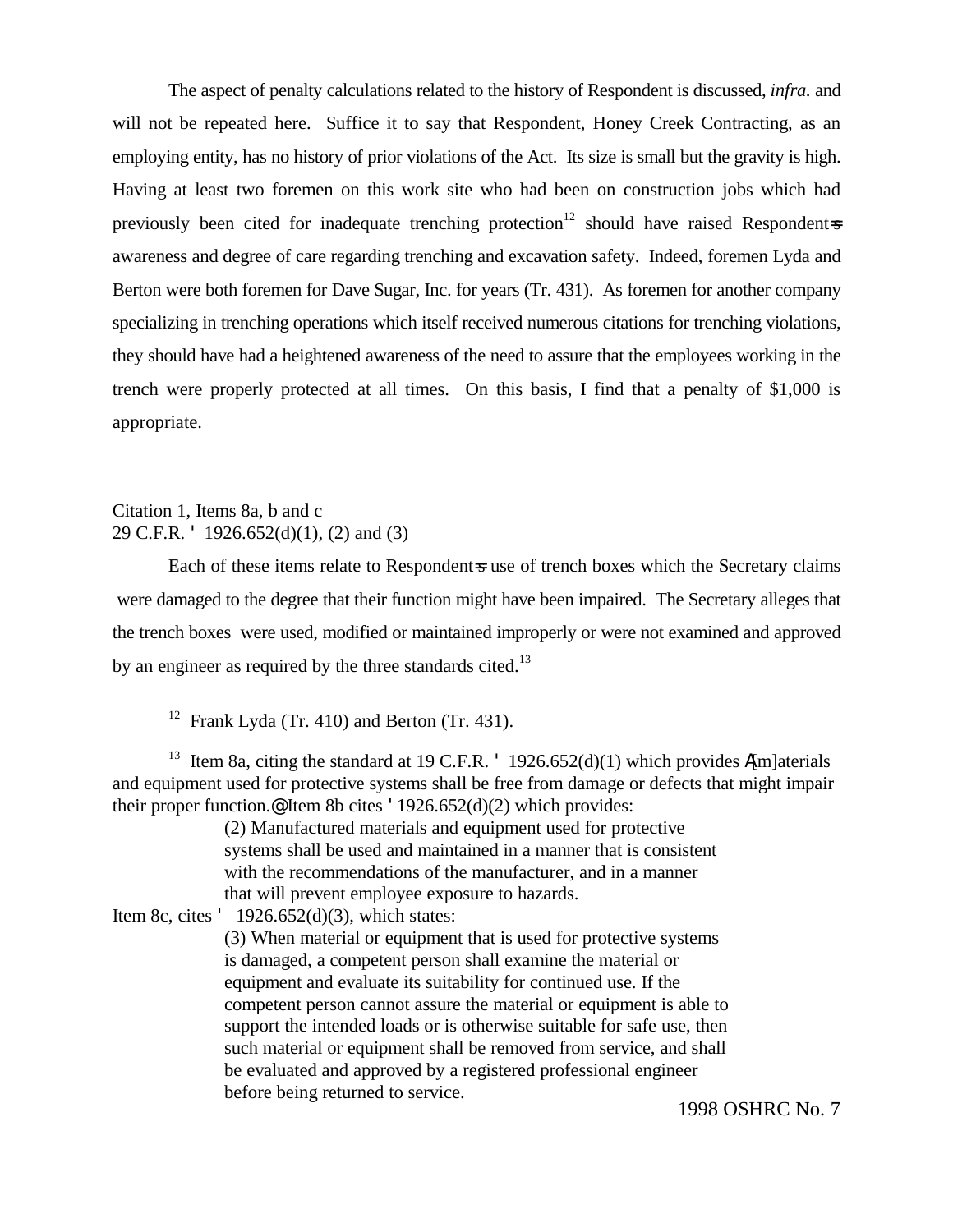#### Page Twelve

There is virtually no dispute about the condition of the trench box. Both the Compliance Officer and Mr. Tomb, the registered engineer, examined the box and found missing pins, a steel plate welded on to one side at one end and some cracks, cuts and gouges in the outer skin. The difference between the parties is whether the evidence demonstrates that the particular defects were such that they Amight impair [the] proper function@ of the box. The Secretary=s evidence is outweighed by that presented by Respondent as to this issue.

The Secretary relies on the testimony of the Compliance Officer to establish that the condition of the trench box which Respondent used was such that its ability to function might have been impaired. First, the Compliance Officer had no engineering or technical background, nor did she have significant experience in any area in which she could have developed a knowledge or skill in formulating valid opinions as to whether certain conditions found in a trench box would or would not impair its functioning. The Secretary did not seek to qualify her as an expert in any technical or scientific field but only as a compliance officer (Tr. 22-23). The Secretary as post-hearing brief merely points to the factual testimony regarding the condition of the trench box and Acontends that the totality of these damages or defects impaired the proper functioning of the trench box.@ The phrase used by counsel at the hearing, with which the Compliance Officer agreed, was that the trench box was Anot adequate. (Tr. 48) It points to no evidence that the defects rendered the box unsafe. The Secretary=s conclusion is rejected. That is not to say that there could not be a case in which the physical damage to a trench box is so great that the inability of the box to function would be apparent. Such is not the case here. The testimony of Respondent-s expert in structural integrity of trench boxes does not, by itself, resolve the issue either. Although Mr. Toomb=s examination and certification of the condition of the trench boxes was made some time before the inspection, he testified during his cross- examination, that, based on the photographs taken at the time of the inspection, the condition of the trench box was substantially similar to its condition when he had

#### Page Thirteen

inspected it. (Tr.338). Accordingly, Item 8a is VACATED.

Item 8b is similarly vacated because the Secretary simply did not show that the trench box was maintained or used in a manner inconsistent with the manufacturer is recommendations as required by the standard. Although the standard states the requirement that trench boxes must be

#### 1998 OSHRC No. 7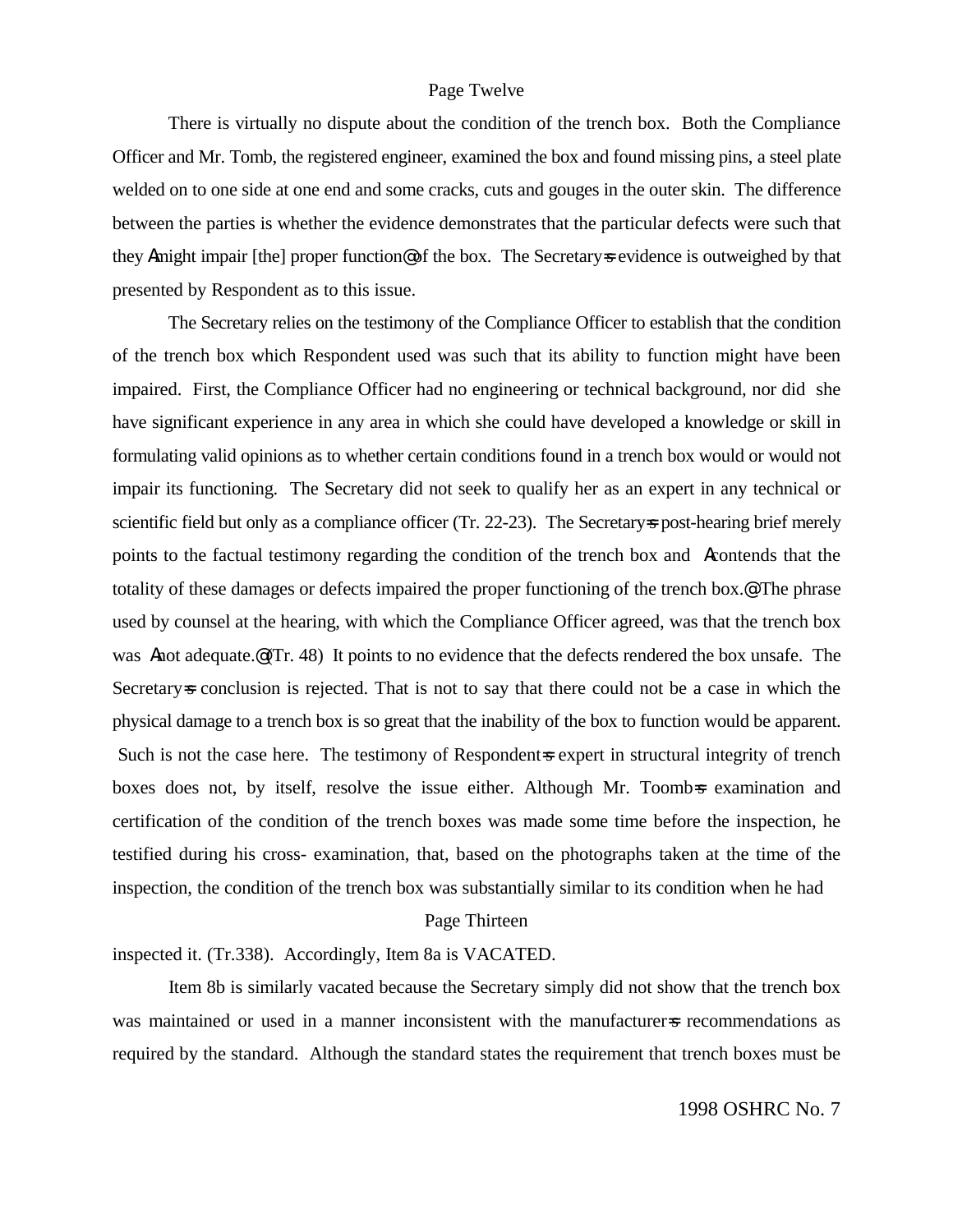Aused and maintained in a manner that is consistent with the recommendations of the manufacturer,@ the clear meaning of what is required to show a violation of the standard is that the box was either used or maintained in a manner which was inconsistent with the manufacturer=s recommendations. In this case, the secretary showed, at most, that the manufacturer had made no recommendations whatsoever regarding the welding of a metal plate on to the end of one side of the box.<sup>14</sup> As stated by the Secretary Athe manual contained no mention or approval of the metal plate extension.<sup>@</sup> (Brief, p. 19). Moreover, the Secretary could point to no general instruction or warning regarding the modification of the trench box. In the absence of any general admonition against or more specific recommendation regarding the welding of steel plates to one side of the box, Respondent-s having done so can hardly be found to be inconsistent with the recommendations of the manufacturer. accordingly Item 8b is VACATED.

The Secretary acknowledges that the trench boxes were examined by a professional engineer some two months before the inspection in this case. While the engineer could not be sure that one particular gouge was present when he inspected the trench boxes (Tr. 354), he clearly stated that nothing on the videotape of the inspection of the boxes showed him Aanything that was significantly different that when [he] did his inspection@ of the boxes before the job began. (*Id.*) The Secretary seems to argue that since Mr. Tomb did not evaluate whether the boxes would later be used under circumstances which might violate other standards (gaps between box and trench walls, employees working outside the box) he could not have certified them as suitable for continued use. The Secretary=s argument is rejected. The cited standard requires that when a trench box is damaged, it must be examined by an appropriate person and certified as suitable for safe use. The essence of the requirement is the physical condition of the equipment. The Secretary would read into the

#### Page Fourteen

standard a requirement that the examining competent person consider, indeed predict, that the equipment might, in the future, be used improperly. Such a requirement is not justified by the clear wording of the standard. Improper use of any equipment is a function of employee and supervisory behavior not the condition of the equipment. One can only reasonably expect that equipment be considered in light of its suitability for its expected and anticipated use not its potential misuse. In this case, the Secretary did not show that the boxes were improperly examined or certified for

1

<sup>&</sup>lt;sup>14</sup> Quite a separate violation has been found in allowing employees to access and egress the trench via a ladder placed up against the steel plate when the box was in place.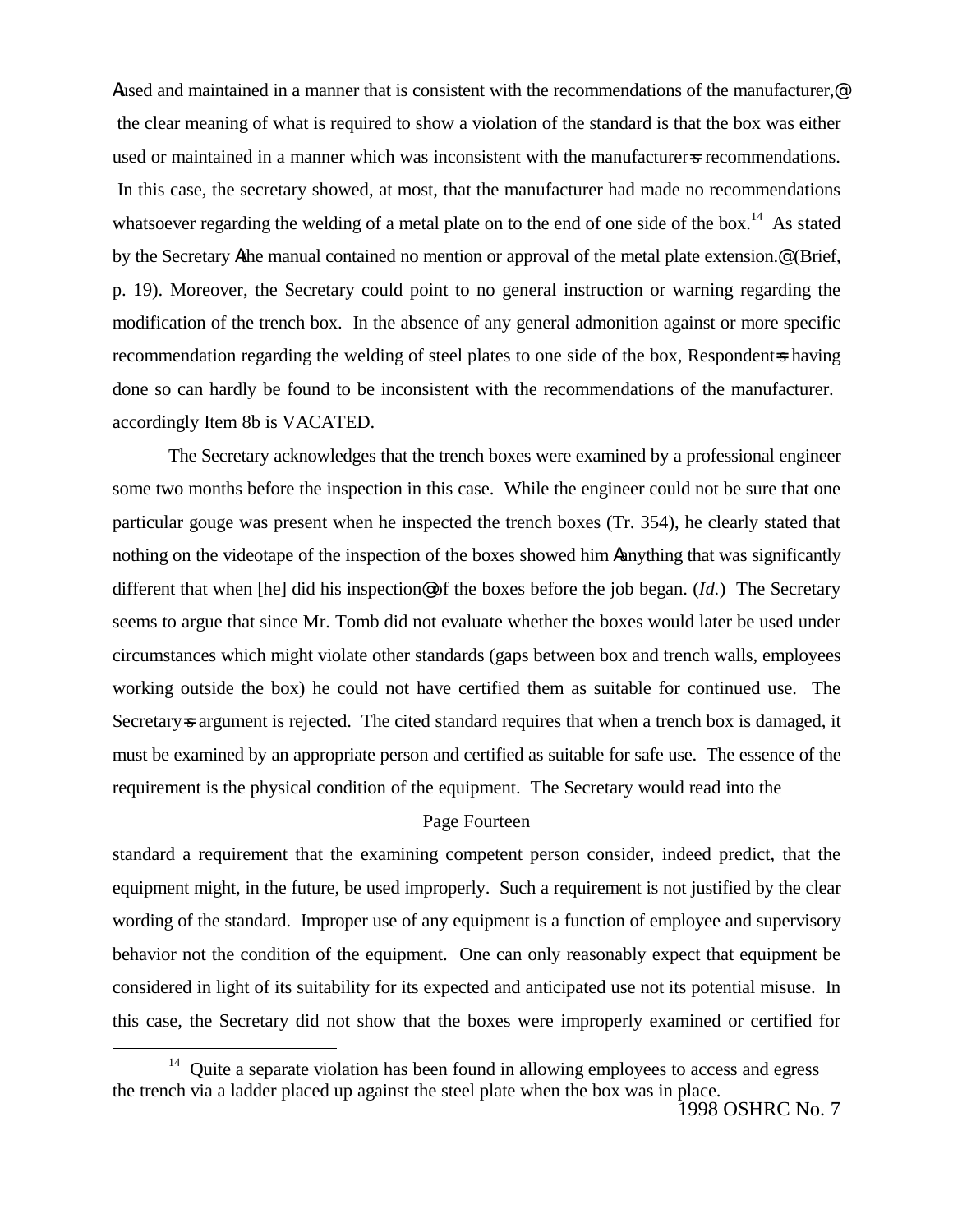## Citation 1, Item 9a C.F.R.  $'$  1926.652(g)(1)(ii)

<u>.</u>

According to the Secretary, the cited standard<sup>15</sup> was applicable because Respondent had placed a trench box in a trench leaving more than 2' between the bottom of the trench and the bottom of the trench box. The Compliance Officer described and photographed a situation at the work site at which there was more than two feet of unprotected area below the bottom of the trench box after it had been in place. (Tr. 38-41, RX-13). Respondent is first reply is to the effect that since the pleadings refer to the trench as 9 feet deep and the trench box as 8 feet high, that there could not have been 2' of exposed unprotected earth between the bottom of the trench box and the floor of the trench wall. (Brief, p. 21). In addition, Respondent notes that its Daily Soil Classification Log for December 12, 1996, the date of the inspection was completed by its supervisor, Mr. Lyda, who was a competent person within the meaning of the regulations. He classified the soil on the date in question as AType A@, meaning Asolid rock.@ (RX - M; Tr. 385). Since the soil was Asolid rock@ reasons Respondent, there was no need for a protective system below the trench box. Respondent=s

## Page Fifteen

rationale has been and is once again rejected on the basis of the clear videotape and photographic evidence that the soil was simply not solid rock. Moreover, as discussed in regard to item 7, the exemption dealing with rock , 29 C.F.R. ' 1925.652(a)(I), exempts excavations Amade entirely in stable rock.@ This was not such an excavation. Finally, even if Respondent could have shown that Athe side walls at that point (below the coverage of the trench box) were of solid rock, it has nowhere even attempted to prove that the shield Awas designed to resist the forces calculated for the full depth of the trench...@ Such would be Respondent=s burden if it sought to avail itself of an exception

<sup>&</sup>lt;sup>15</sup> The standard at 20 C.F.R.  $\cdot$  1926.652(g)(2) provides:

<sup>(2)</sup> Additional requirement for shield systems used in trench excavations. Excavations of earth material to a level not greater than 2 feet (.61 m) below the bottom of a shield shall be permitted, but only if the shield is designed to resist the forces calculated for the full depth of the trench, and there are no indications while the trench is open of a possible loss of soil from behind or below the bottom of the shield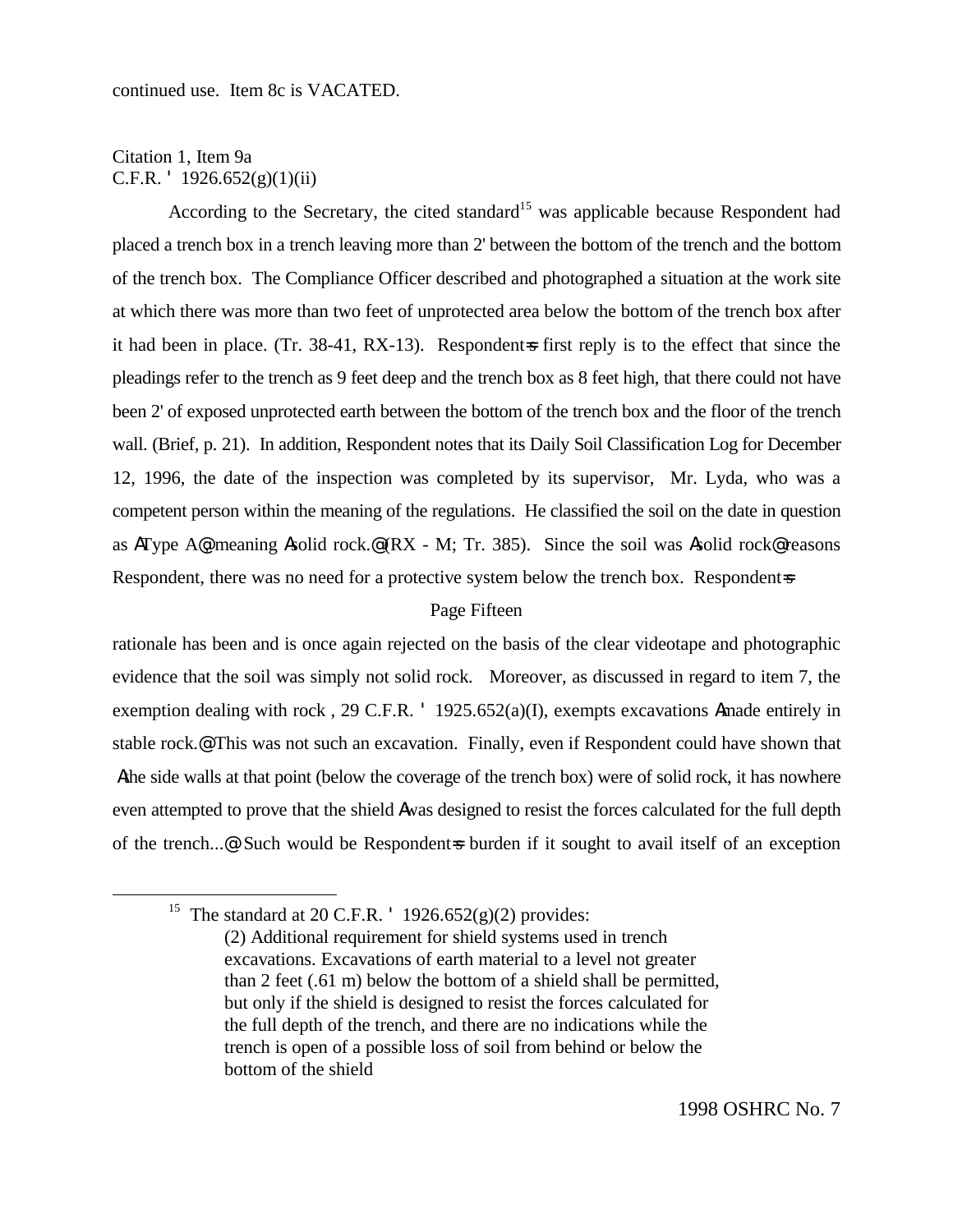contained within a standard. *Stanbest, Inc.*, 11 BNA OSHC 1222, 1226 (No. 76-4355, 1983). Accordingly, the alleged violation in Item 9a is AFFIRMED.

This violation is serious in that the gap between the bottom of the trench box and the bottom of the trench side walls could contribute to the chances of a cave-in or accelerate the speed of a cavein. Mistakes in trenches are likely to cause death or serious injuries and factors contributing to the likelihood of trench collapse are perforce serious within the meaning of the Act.

On this record the degree and length of employee exposure of the number of employees is not shown. Given the other penalty factors as well, a modest penalty for a serious violation, \$100 is appropriate.

## Citation 1, Item 9b 29 C.F.R. ' 1926.652(g)(1)(ii)

<u>.</u>

Item  $9b^{16}$  alleges, based on the Compliance Officers opinion testimony, that the trench box had been installed in such a manner that lateral or hazardous movement was not restricted.

The Secretary looks to the Compliance Officer=s testimony (and photographs) showing that there were gaps between the outside of the trench box and the wall of the trench(Tr. 41-44. RX-1, RX- 18). The presence of some degree of a gap was acknowledged by Respondent=s expert, Mr.

## Page Sixteen

Tomb (Tr. 360-61). The Secretary=s claim that merely by showing that some gap existed, she has made out a *prima facie* case is rejected. The Secretary has failed to show that the nature of the trench box installation was such that the box was subject to movement Ain the event of sudden lateral loads=@ as required by the standard. The evidence, while showing some gaps, does not in any way connect the gaps as shown to exist upon inspection to the likelihood of movement of the trench box.

 There is no showing here that there could have been less area or fewer gaps. The Compliance Officer has no demonstrated expertise nor was she proffered as an expert. The extent and effect of the gaps shown in the photographs was disputed by Respondent-s expert engineer (359-60). Without reliable evidence relating the degree of gapping with the likelihood of unexpected trench box

<sup>&</sup>lt;sup>16</sup> The cited standard, 29 C.F.R. '  $1926.651(g)(1)(ii)$  provides: (ii) Shields shall be installed in a manner to restrict lateral or other haphazard movement of the shield in the event of the application of sudden lateral force.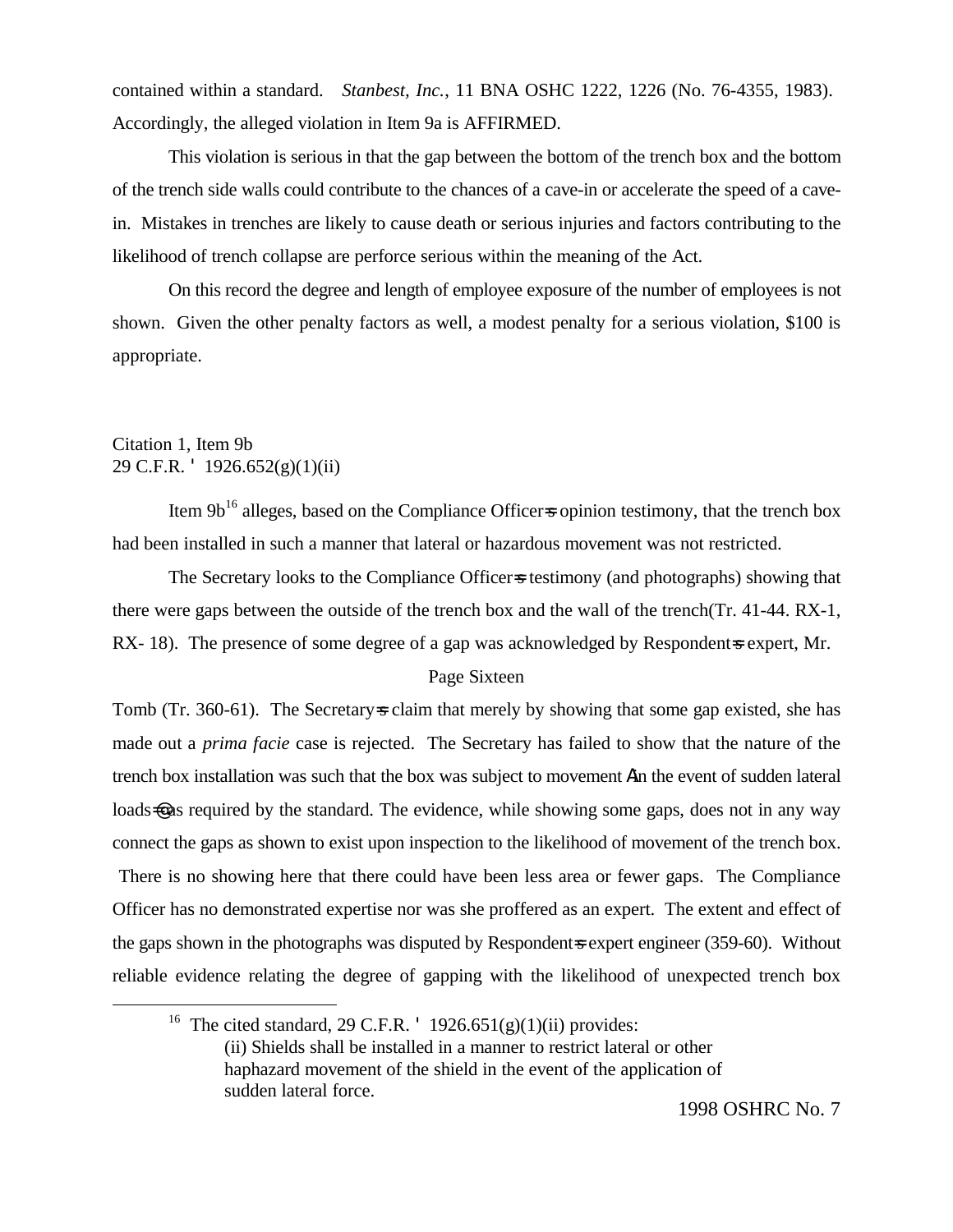movement a violation of this standard cannot be found. The alleged violation of Item 9b is VACATED.

# Other Than Serious Citation Item 1 29 C.F.R. ' 1926.1052(c)(1)

The Secretary points to no evidence that the violative condition existed. The allegation that the stairway to the worksite trailer lacked hand rails remains just that, an allegation. The item is VACATED.

#### Penalty Factors

The Commission has often held that in determining appropriate penalties for violations, including those classified as willful, Adue consideration@ must be given to the four criteria under section 17(j) of the Act, 29 U.S.C.  $\cdot$  666(j). Those factors include; the size of the employers business, gravity of the violation, good faith and prior history. While the Commission has noted that the gravity of the violation is generally Athe primary element in the penalty assessment,<sup>@</sup> it also recognizes that the factors Aare not necessarily accorded equal weight.@ *J.A. Jones Construction Co.,* 15 BNA OSHC 2201, 2214 (No. 87-2059, 1993)

Contrary to the request of the Secretary, in consideration of the Ahistory@ factor for penalty purposes, as well as for other purposes, the Respondent in this case, Honey Creek Contracting Company, Inc., has been considered to be the employer and the only employer. It has no history of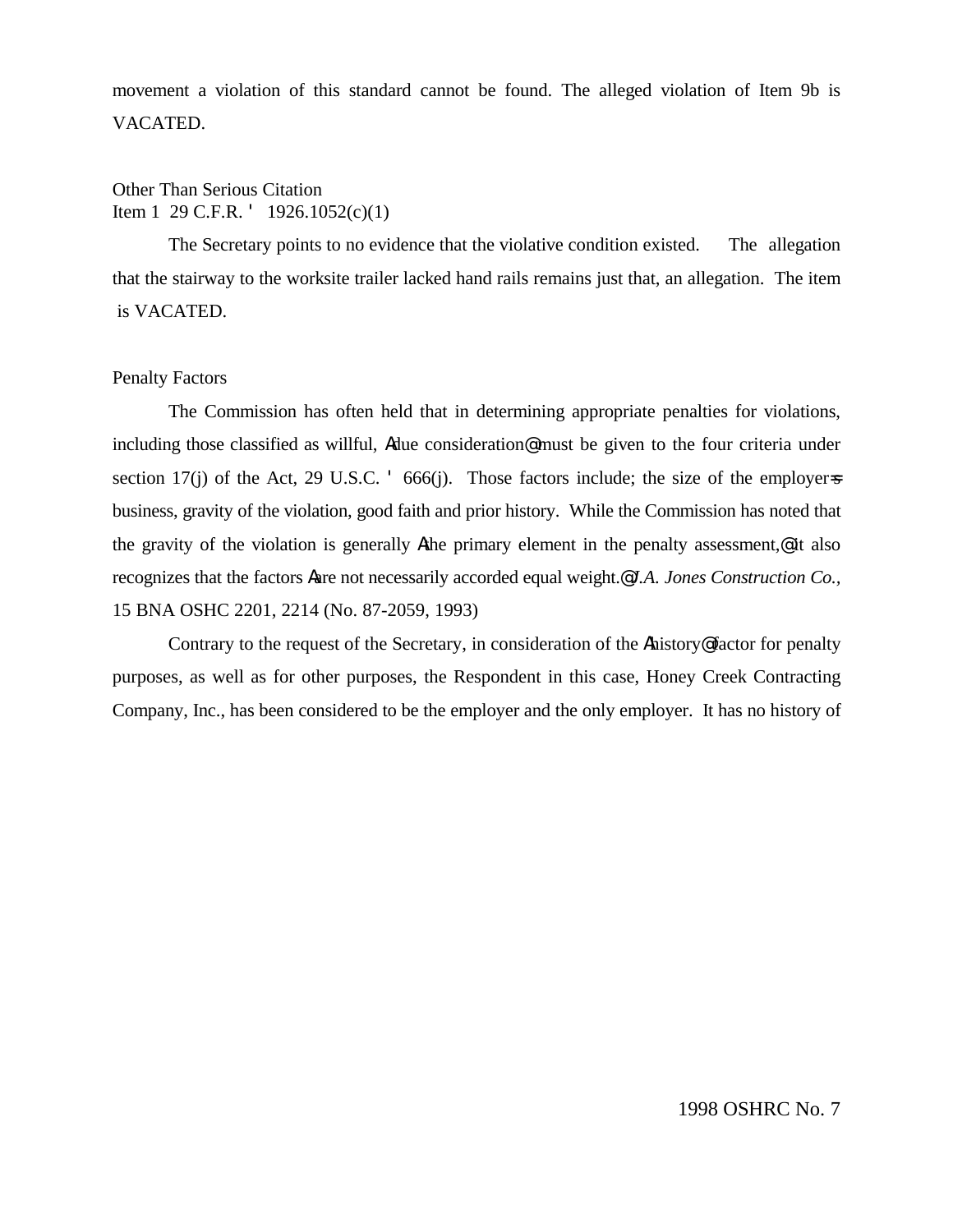any prior violations.

The Secretary, in her post-hearing brief, acknowledges that Acomplainant has relied on the OSHA history of Dave Sugar, Inc., d/b/a Dave Sugar Contracting, Inc. (ADave Sugar@), as part of its case regarding employer knowledge of the violations and of OSHA standards and regulations.@ (Brief, p. 33). Complainant failed to present sufficient witnesses or evidence to support its claim of unity of identity despite having been on notice of the issue for many months and despite have been granted leave to file extensive interrogatories and having had the full panoply of discovery tools available. In this case, the Secretary has not supported such a position either factually or legally. Indeed, the Secretary presents no legal argument or authority for such a position.

Under Section 17(j) of the Act it is the history of Athe employer@ which the Commission must consider in assessing civil penalties.<sup>17</sup> AThe term xemployer= means a person engaged in a business affecting commerce who has employees....@ Act, Section 3(5), 29 U.S.C. 3(5). There is no dispute in this case that the employer of all the exposed workers at the site was Honey Creek. Nor is there any claim that Honey Creek had received any prior OSHA citations. While the interrelationship might be such that there was a degree of commonality of interest or perhaps subterfuge in the bankruptcy of Dave Sugar Contracting, and the creation and incorporation of Honey Creek, the Secretary apparently did not investigate or present such facts here. The Secretary presents no evidence and no convincing rationale that the Commonwealth of Pennsylvania=s recognition of two separate and distinct corporate Apersons@ should be set aside or Apierced.@ The claim that a Apivotal role...in the operations of Honey Creek@ was played by Mr. David Sugar is nowhere supported on this record. It is pure innuendo. The fact that Mr. David Sugar acted as the representative of Honey Creek in various stages of this proceeding does not render his history as an employer<sup>18</sup> attributable to Honey Creek without some further rationale. Indeed, in this case, Mr. David Sugar denied,

<sup>17</sup> Section 17(j), 29 U.S.C.  $\degree$  666 (j), states;

1

<sup>18</sup> Again, Ahistory@under the Act is not that of an individual but rather that of an Aemployer.@

The Commission shall have authority to assess all civil penalties provided in this section, giving due consideration to the appropriateness of the penalty with respect to the size of the business of the employer being charged, the gravity of the violation, the good faith of the employer, and the history of previous violations.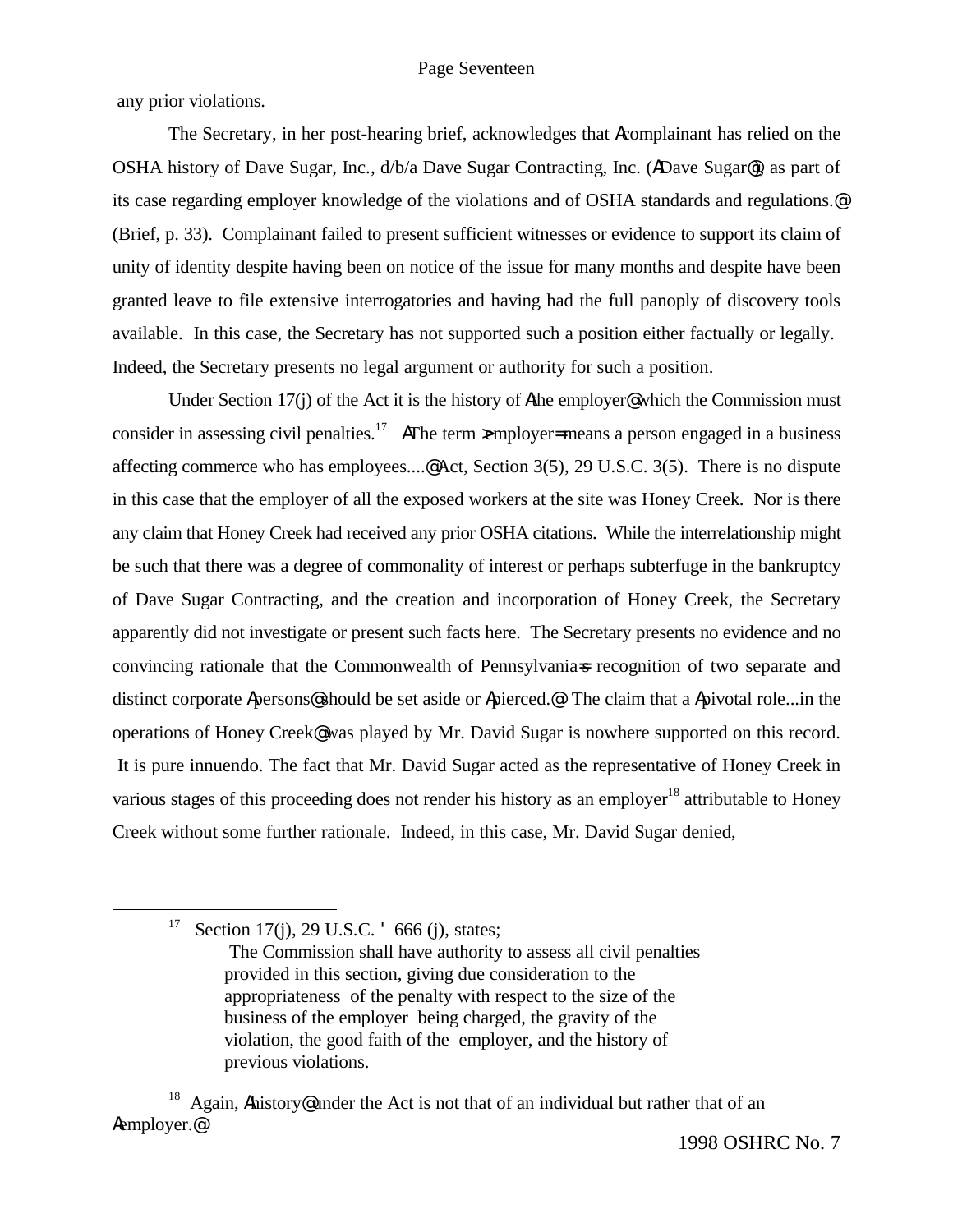#### Page Eighteen

 without rebuttal of any kind, that he had control over conditions at the work site. (Tr. 418). In the presence of two distinct corporate entities, the burden of proving such circumstances as would warrant piercing the identity of apparently legitimate corporate entities falls heavily on the Secretary. It has not been accomplished here.

The other Apenalty factors<sup>@</sup> are clear. Respondent is a small employer, with 13 employees at the site (Tr. 5). The gravity of each violation is discussed individually.

## *FINDINGS OF FACT*

All findings of fact necessary for a determination of all relevant issues have been made above. Fed. R. Civ. P. 52(a). All proposed findings of fact and conclusions of law inconsistent with this decision are hereby denied.

#### *CONCLUSIONS OF LAW*

1. Respondent was, at all times pertinent hereto, an employer within the meaning of section 3(5) of the Occupational Safety and Health Act of 1970, 29 U. S. C. ' ' 651 - 678 (1970).

2. The Occupational Safety and Health Review Commission has jurisdiction over the parties and the subject matter.

3. Respondent was in violation of section  $5(a)(2)$  of the Act in that it failed to comply with the standard at 29 C.F.R. ' 1926.651(l)(1) as alleged in Citation 1, Item 6. The violation was serious within the meaning of the Act. A civil penalty of \$100 is appropriate.

4. Respondent was in violation of section  $5(a)(2)$  of the Act in that it failed to comply with the standard at 29 C.F.R. ' 1926.652(a)(1) as alleged in Citation 1, Item 7. The violation was serious within the meaning of the Act. A civil penalty of \$1,000 is appropriate therefor.

5. Respondent was in violation of section  $5(a)(2)$  of the Act in that it failed to comply with the standard at 29 C.F.R.  $^{\prime}$  1926.652(g)(2) as alleged in Citation 1, Item 9a. The violation was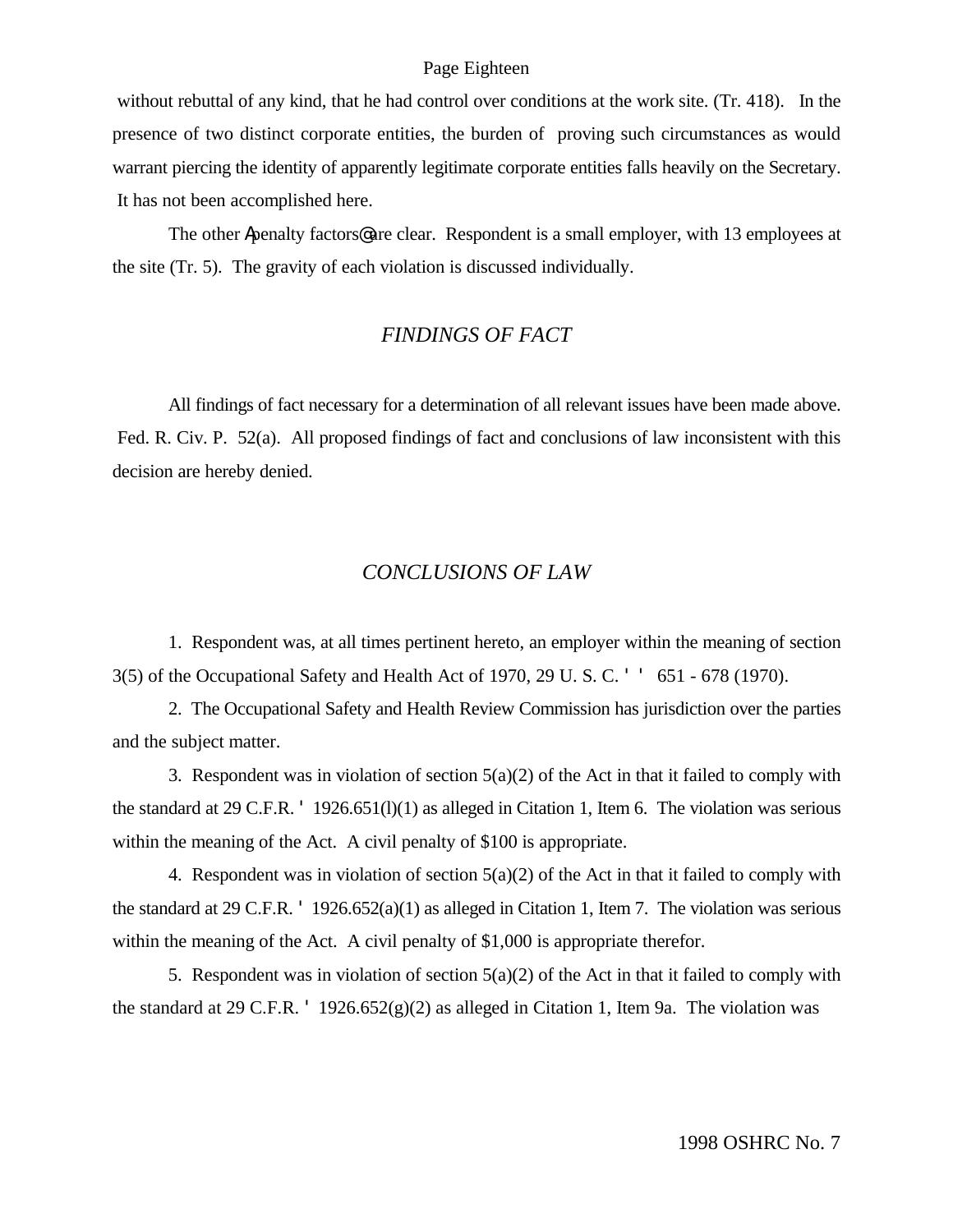#### Page Nineteen

serious within the meaning of the Act. A civil penalty of \$100 is appropriate therefor.

- 6. Respondent was not in violation of section 5(a)(2) of the Act as alleged in Items 1a, 1b, 3, 5, 8a, 8b, 8c or 9b of Citation 1 or of Item 1 of Citation 2.
	- 7. Items 2 and 4 of Citation 1 were withdrawn by the Secretary.

# *ORDER*

- 1. Citation 1, Items 1a, 1b, 2, 3, 4, 5, 8a, 8b, 8c and 9a are VACATED. Citation 2, Item 1 is VACATED.
- 2. Citation 1, Item 6 is AFFIRMED. A civil penalty of \$100 is imposed.
- 3. Citation 1, Item 7 is AFFIRMED. A civil penalty of \$1,000 is imposed.
- 4. Citation 1, Item 9a is AFFIRMED. A civil penalty of \$100 is imposed.
- 5. Citation 2, Item 1 is VACATED. A civil penalty of \$0 is imposed.

Michael H. Schoenfeld Judge, OSHRC

Dated:

Washington, D.C.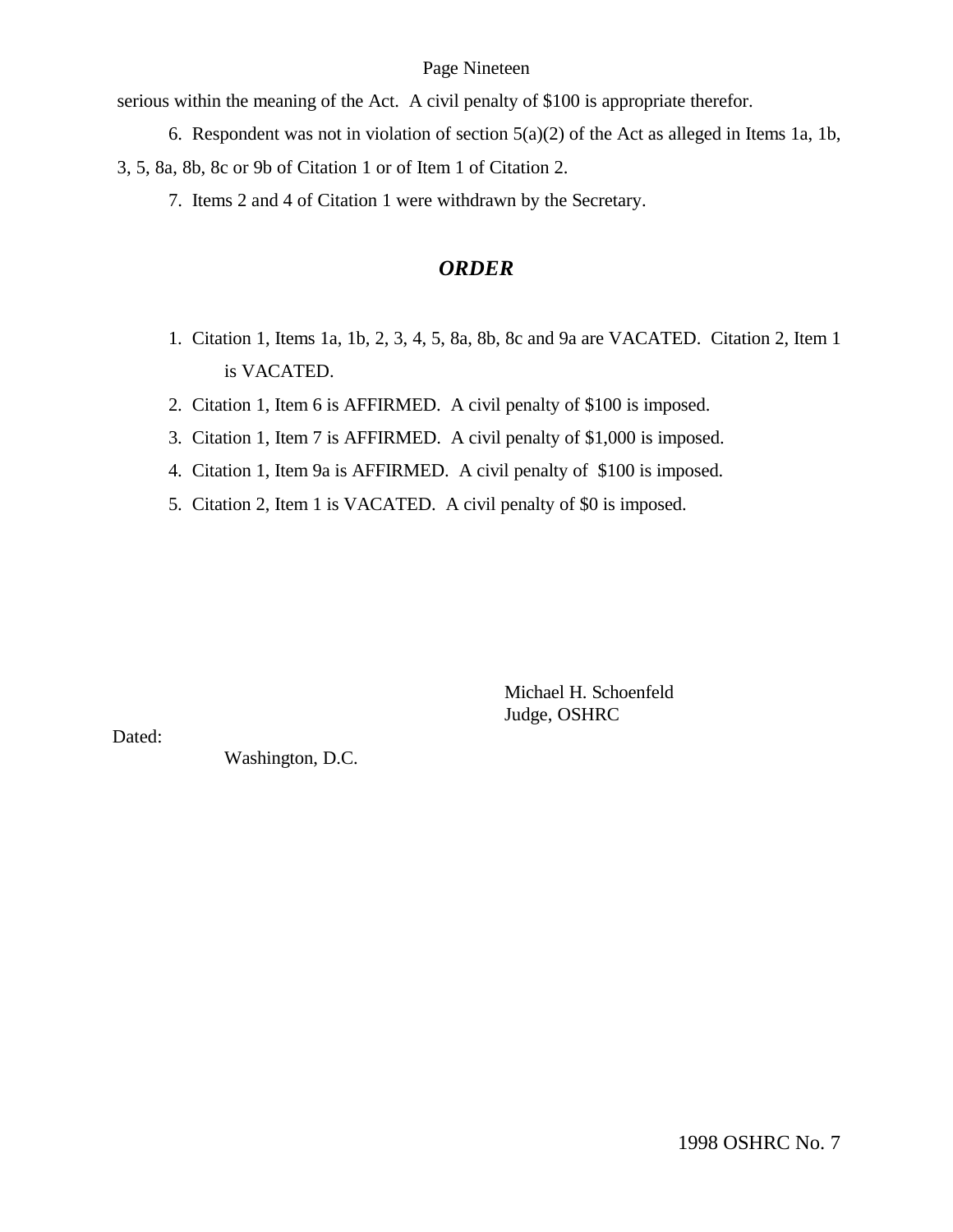# UNITED STATES OF AMERICA OCCUPATIONAL SAFETY AND HEALTH REVIEW COMMISSION

## SECRETARY OF LABOR,

Complainant,

v. Docket No. 97-0462

HONEY CREEK CONTRACTING COMPANY, INC.,

Respondent.

Appearances: Mark V.Swirsky, Esq. Office of the solicitor U.S. Department of Labor Philadelphia, Pennsylvania For Complainant

> Richard N. Selby, Esq. Henderson, Covington, Messenger, Newman & Thomas, Co., LPA Youngstown, Ohio For Respondent

BEFORE: MICHAEL H. SCHOENFELD, Administrative Law Judge

# **DECISION AND ORDER**

Background and Procedural History

This case arises under the Occupational Safety and Health Act of 1970, 29 U.S.C. ' ' 651

- 678 (1970) ("the Act").

Having had its worksite inspected three times by a Compliance Officer of the Occupational

1998 OSHRC No. 7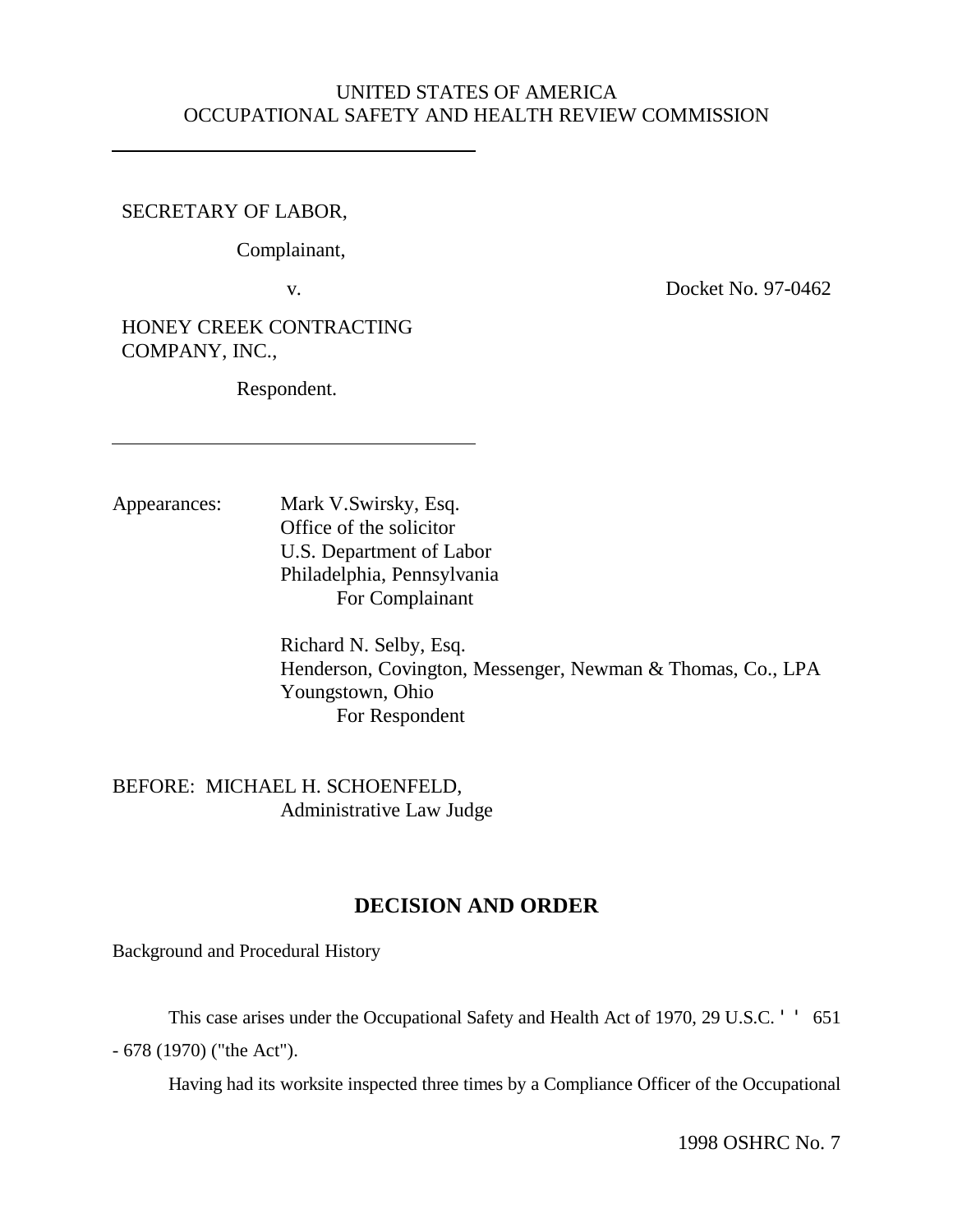#### Page Two

 Safety and Health Administration, Honey Creek Construction Company, ("Respondent")(AHoney Creek@) was issued citations on January 28, 1997 (Docket No. 97-0353) and February 25, 1997 (Docket No. 97-0462), alleging serious and willful violations of the Act relating to its excavating operations in Homer City, Pennsylvania.

Respondent timely contested both citations. Following the filing of complaints and answers and pursuant to a notice of hearing, the cases came on to be heard in Pittsburgh, Pennsylvania. No affected employees sought to assert party status. Both parties have filed post-hearing briefs.

As a preliminary matter, Respondent-s claim that the inspections were invalid either because the inspection was an invalid search or because the Compliance Officer saw and cited violative conditions prior to presenting her identification, are rejected. The worksite, while spread out over a considerable area, was nonetheless in a location from which the public was not barred. <sup>19</sup> Moreover, in approaching Respondent=s work areas, the excavations were in plain sight of all who passed by either by car or by entering or leaving the residential neighborhood. There was no reasonable expectation of privacy in conducting excavating, pipe laying and backfilling operations in the middle of the streets of a municipality. Nor did Respondent show any prejudice which might have resulted from the Compliance Officers observation of violative conditions prior to contacting Respondent is representative at the site.

#### **Jurisdiction**

<u>.</u>

Complainant alleges and Respondent does not deny that it is a construction contractor specializing in excavation work. It is undisputed that at the time of these inspections Respondent was engaged in installing sewer lines in Homer City, Pennsylvania. Respondent does not deny that it uses tools, equipment and supplies which have moved in interstate commerce. I find that Respondent is engaged in a business affecting interstate commerce.

Based on the above finding, I conclude that Respondent is an employer within the meaning

<sup>&</sup>lt;sup>19</sup> The contrary testimony of another individual is rejected for the reasons given later in this opinion regarding his general credibility.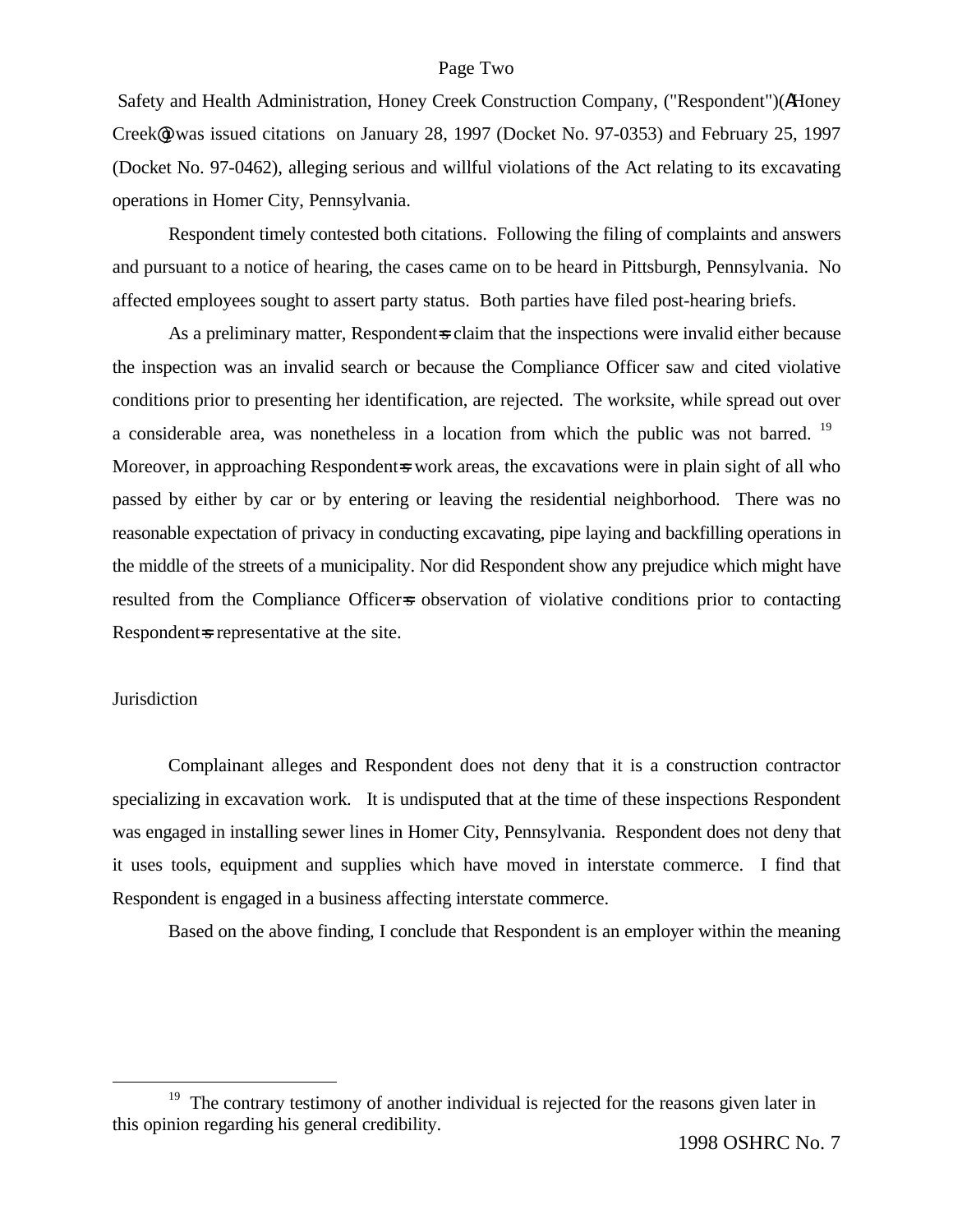#### Page Three

of ' 3(5) of the Act.<sup>20</sup> Accordingly, the Commission has jurisdiction over the subject matter and the parties.

#### **Discussion**

## Citation 1, Items 1a and 1b 29 C.F.R. ' 1926.21(b)(2) and 1926.20(b)(2)

As in Citation 1, Items 1a and 1b in Docket No. 97-0353, the Secretary again points to violative conditions and maintains that their existence is evidence that Respondent did not have program of inspection and that it=s employees were not properly instructed regarding hazards at the worksite.

These items are vacated for the same reasons set forth regarding Item 1a and 1b of Citation 1 in Docket No. 97-0353.

## Citation 1, Items 1c and 1d 29 C.F.R. ' 1926.54(d) and 1926.54(g)

The cited standards require that A[a]reas in which lasers are used shall be posted with standard laser warning placards,  $\circ$  and that A[t]he laser beam shall not be directed at employees.  $\circ$ 

The Secretary relies on the testimony of the Compliance Officer to the effect that she could locate no warning placard at the site during this inspection. Respondent=s witness, Mr. Lyda stated that there is a warning placard which is on the box in which the laser is stored and that the box is generally in the same area in which the laser is used (Tr. 387). The Compliance Officer was not asked whether the laser case or box was in the area nor did Mr. Lyda testify that the box was in the area at the time of this inspection. Mr. Berton maintained that he generally posted the sign (warning placard) on the barrel he uses as the base for the laser when sighting it. (Tr. 374).

Respondent, citing the decision in *Jordan Excavating, Inc.,* 12 BNA OSHC 1711 (No. 85- 0140, 1986)(ALJ), maintains that having the laser placard in the same general area is sufficient to meet the requirements of the standard. The decision of Judge Salyers in *Jordan*, as an unreviewed

<u>.</u>

1998 OSHRC No. 7

<sup>&</sup>lt;sup>20</sup> Title 29 U.S.C.  $\cdot$  652(5).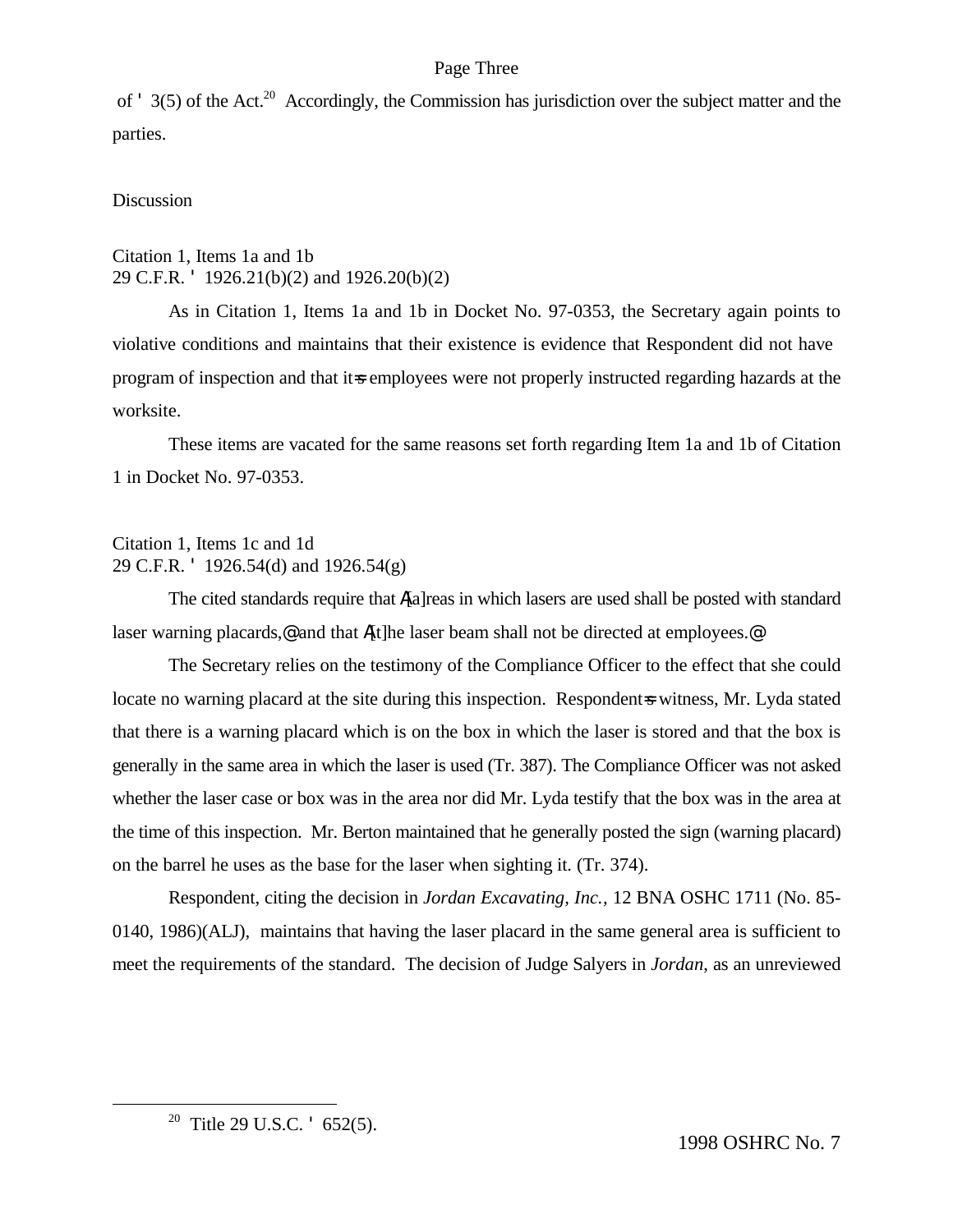#### Page Four

administrative law judges decision, is not binding precedent, *Leone Construction Co.*, 3 BNA OSHC 1979 (No. 4090, 1976). Even if it were, I would find it inapplicable here because there is no specific testimony that the placard was anywhere in the area. Mr. Lydas and Mr. Bertons testimony, at best, described a claimed general practice. The Compliance Officers testimony is thus unrebutted. Accordingly, Item 1c is affirmed.

The Compliance Officer also testified that she witnessed an employee using the laser, point the beam of laser light directly on to his hand. The video tape demonstrates that the employee operating the laser placed his gloved hand directly into the beam of laser light. The Compliance Officer-s factual testimony stands unrebutted. A violation of the standard is thus established.

Respondent defends, however, by maintaining that no evidence was presented which showed that a hazard was present. Respondent maintains that the output of its laser was insufficient to cause skin burns as demonstrated by the operator=s passing his hand through the beam. While conceding that this might be a Atechnical violation@ of the standard, it also notes that the evidence of the employee laser operator putting his hand in to the beam fails to establish any other hazard, such as to the eyesight of others on the site.

Both conditions existed in clear view of supervisors at the site thus Respondent knew or could have known of the circumstances. There is, however, no sufficient evidence that the violations are serious as alleged. The Compliance Officer=s opinion that a burn hazard was presented is not tenable in light of the circumstances of the violation - - an employee placed his hand directly into the light beam with no apparent of specifically alleged ill effects. In addition, there is virtually no evidence of a hazard created by the lack of placards. Accordingly, I find that the violation was other than serious. Giving consideration to the penalty factors as discussed elsewhere, but emphasizing the failure to show any hazard arising from these violative conditions, I find that a penalty of \$0 is appropriate for each.

## Citation 1, Item 2 29 C.F.R. ' 1926.602(a)(9)(ii)

The Secretary claims that Respondent operated equipment on the site which did not have a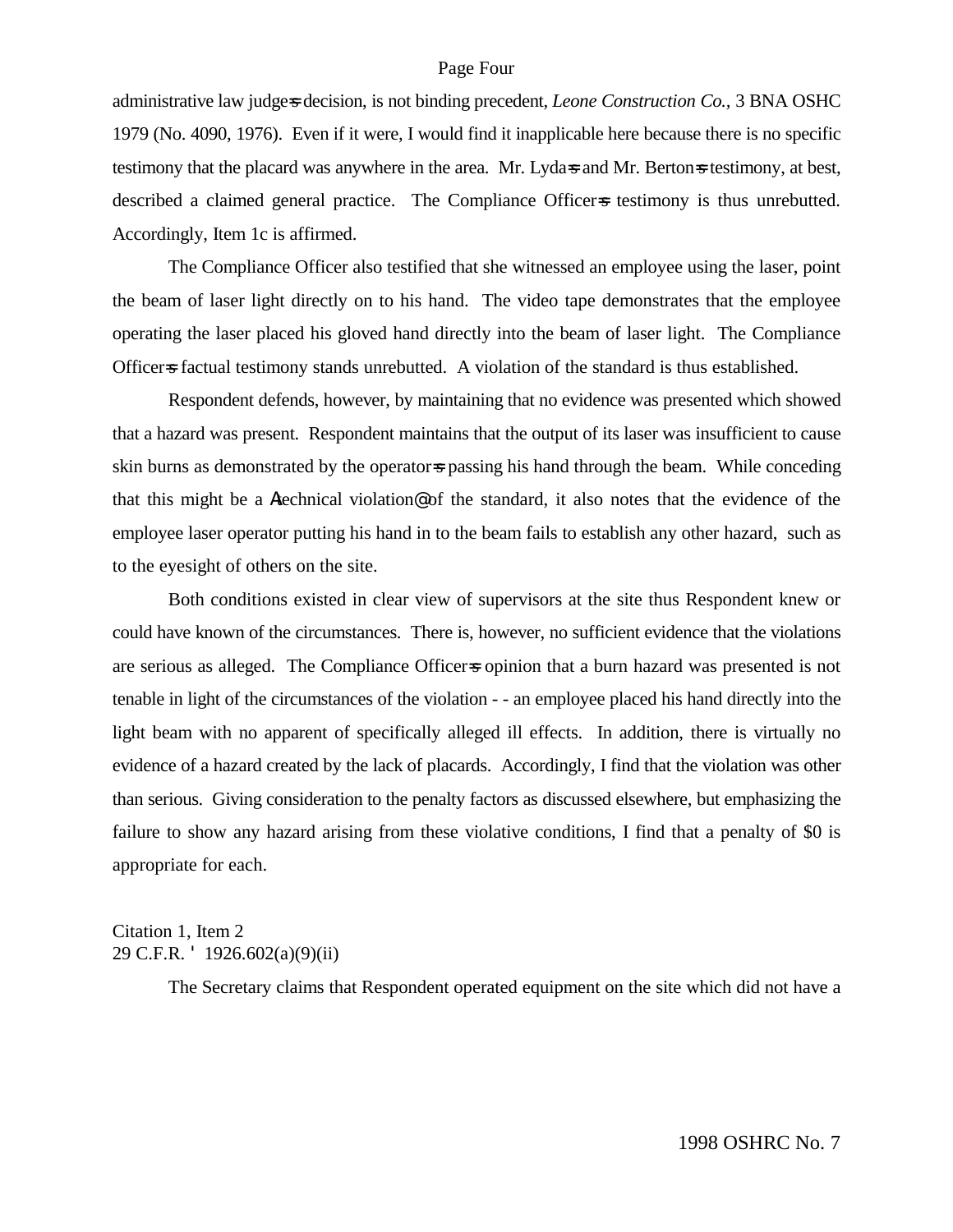Page Five

required back-up alarm. $^{21}$ 

The Compliance Officer=s testimony as to her proximity to the equipment when it was backing

up is fraught with equivocation. She testified on cross-examination;

Q ...With respect to citation 1, item 2 in this Docket, which relates to the Fiat-Allis excavator not having a back-up alarm, is that correct?

- A Yes. I am there.
- Q Okay.

A It was actually a Fiat-Allis front-end loader, and a Number 12 excavator. Neither had back-up alarms.

- Q There were two pieces of equipment?
- A That did not have back-up alarms.
- Q Okay. How close to these pieces of equipment were you?
- A Right beside them.
- Q How far?
- A Foot, foot and a half.
- Q While they were backing up?
- A While they were in service.
- Q While they were backing up?
- A While they were in service.
- Q Okay, my question is: How far were you from them when they were backing up?
- A Further than a foot and a half.
- Q How far?
- A I was on the sidewalk.
- Q How far was the sidewalk? In feet?
- A Approximately 3.
- Q So you were 3 feet from this while it was backing up?
- A I am not sure. I am just not sure

(Tr. 272-273) Her memory seemed to improve greatly on re-direct examination. She stated;

Q Okay. You were asked about a lack of a back-up alarm on

two pieces of earth-moving equipment, is that correct?

A That is correct.

<u>.</u>

<sup>&</sup>lt;sup>21</sup> The standard cited, 29 C.F.R. ' 1926.602(a)(9)(ii), provides; No employer shall permit earthmoving or compacting equipment which has an obstructed view to the rear to be used in reverse gear unless the equipment has in operation a reverse signal alarm distinguishable from the surrounding noise level or an employee signals that it is safe to do so.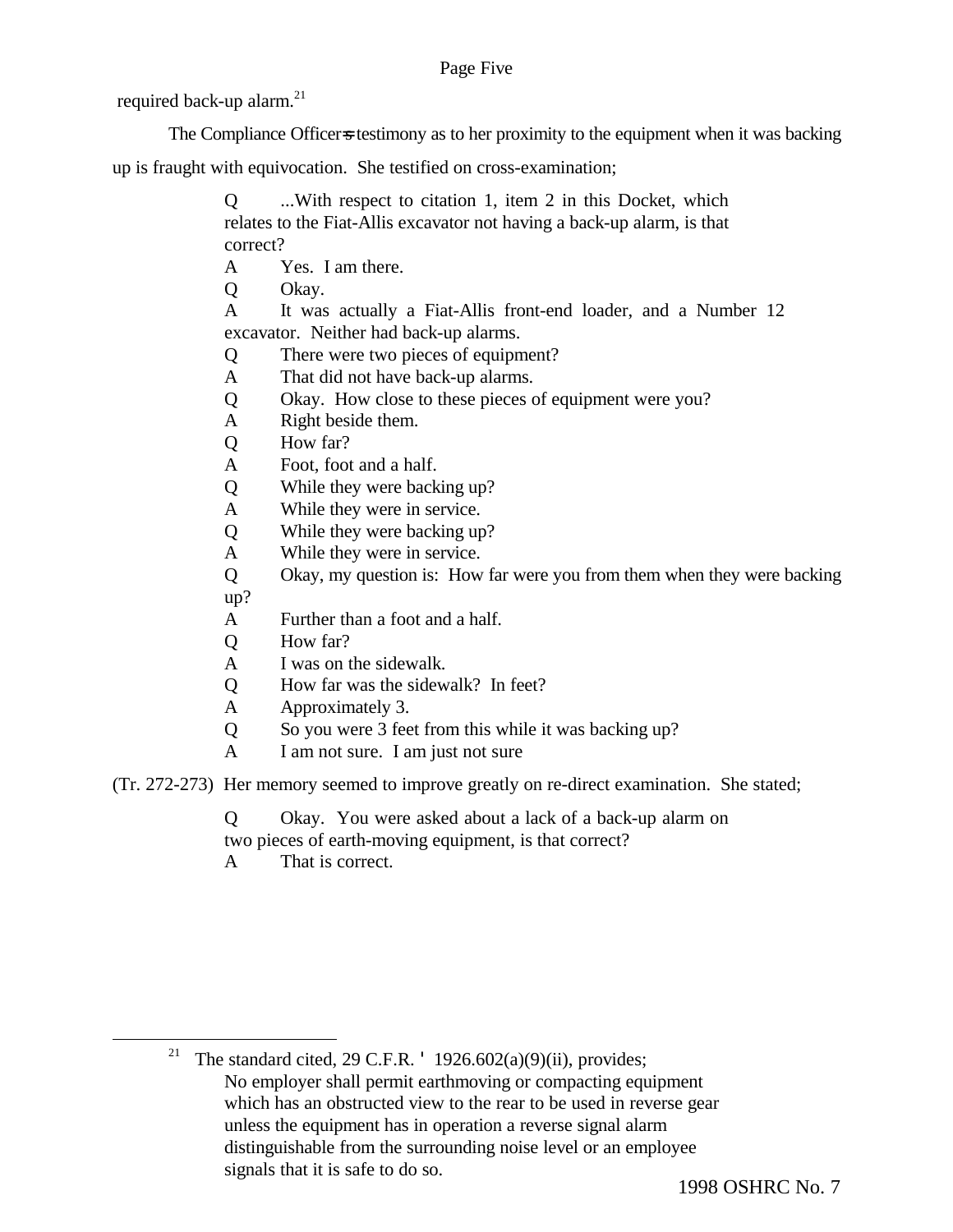# Page Six

Q And you were asked how far away you were from the equipment when you made the observation that there was no back-up alarm. Correct?

A That is correct.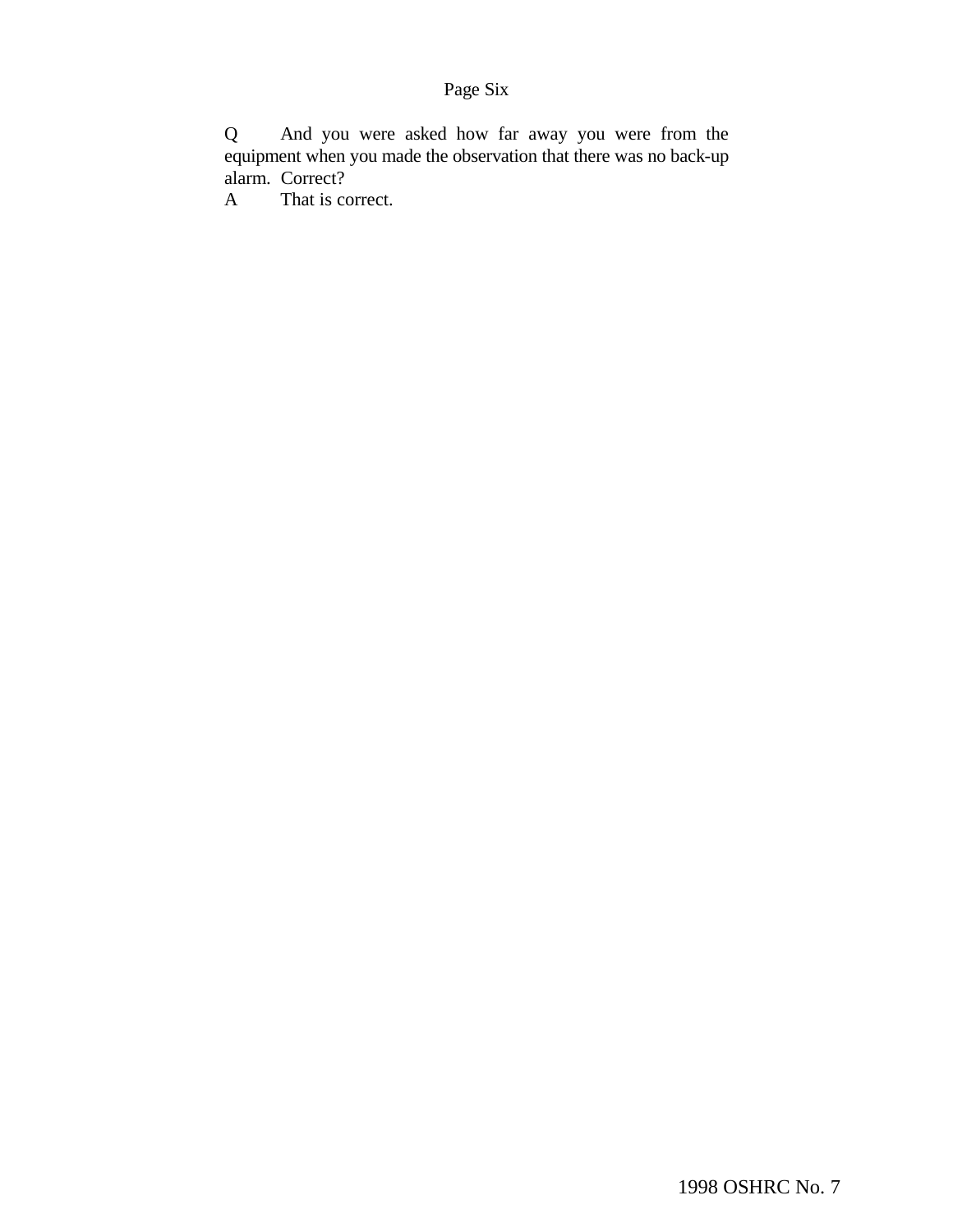Q Now, I believe you answered the question, you "weren't sure." Can you estimate the distance that you were away from those two pieces of equipment when you made the observation that there was no back-up alarm?

A 2 feet.

(Tr. 290).

This evidence, even if uncontradicted, is insufficient to prove the violation. The Compliance Officers equivocation followed by restored memory casts a pall of unreliability on her testimony as to the alleged missing lack of back-up alarms. Such evidence cannot constitute a preponderance of the reliable evidence so as to support a finding of a violation.

Respondent points to testimony by both Mr. Lyda and Mr. Berton who stated that the alarms on all machinery were kept in working order. Their testimony was directed at the machinery at the site in general (Tr. 373, 387-88) thus does not directly contradict that of the Compliance Officer.

Moreover, I find that the evidence is insufficient to show that the standard is applicable. The standard applies to machinery Awhich has an obstructed view to the rear.@ The Secretary=s argument that Athe Compliance Officer provided a sound basis for her conclusion that the operators of said machines had obstructed rear views,  $A$  (Brief, Pp. 26-7) is rejected. She testified as follows:

> Q But my question is: How do you know that these pieces of equipment had obstructed views? Whether there are employees there doesn't tell you that the view was obstructed.

> A Because of the extreme weather conditions the visibility was lacking for the obs - for the view to the rear, in that it was raining very hard. And because of the way that these machines are manufactured, some of them, it makes it extremely difficult, the closer an employee is to the back of some of these large pieces of equipment, for them to always know where that employee is. It is extremely difficult.

> Q Did you personally view the view that a operator has from these particular vehicles?

- A I have.
- Q These two vehicles?
- A Not these two, no.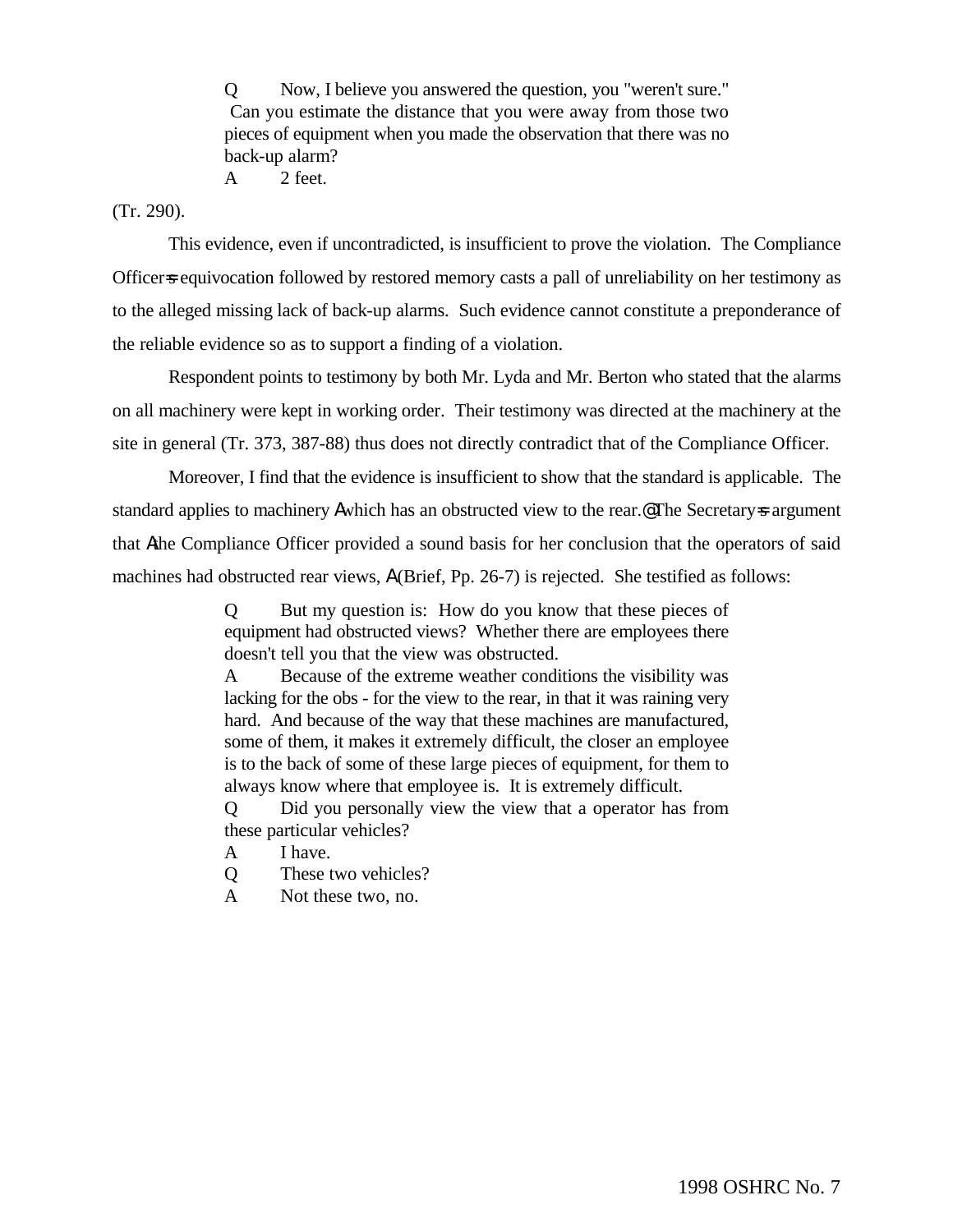(Tr. 276)

The Compliance Officers testimony as to the basis for her conclusion that the particular equipment cited had obstructed views to the rear is insufficient, it is mere speculation. As such it cannot, by itself, support a finding of a violation.

For the above reasons, Citation 1, Item 2 is VACATED.

Citation 1, Item 3 29 C.F.R. ' 1926.651(b)(3)

This item was withdrawn at the hearing (Tr. 182).

## Citation 1, Item 4 29 C.F.R. ' 1926.651(c)(2)

<u>.</u>

It is alleged in this item that the excavation in which Respondent-s employees were working did not have an appropriate means of egress. $^{22}$ 

According to the Secretary, the Compliance Officer came upon an excavation in which Respondent=s employees were working. The excavation measured seven feet, five inches deep. There was no ladder into the excavation. After being ordered out of the trench by their foreman, the employees traveled to the end of the excavation and up a pile of loose soil, not a constructed ramp at the end of the trench. (Tr. 138-39, RX-31 [videotape]).

Respondent views the facts somewhat differently, maintaining that the egress used by the employees and shown on the Compliance Officers own videotape is a Agradual decrease in the depth of the trench [which] qualified as a ramp.@ (Brief, p. 27, citation omitted.). Respondent claims that the videotape shows the employees Ahad no difficulty whatsoever exiting the trench.@

Respondent=s arguments are rejected. First, the standard requires that there be a means of egress which requires employees to travel no more than 25 feet. In this case, the excavation was 30

<sup>&</sup>lt;sup>22</sup> The cited standard, 29 C.F.R.  $'$  1926.651(c)(2), provides; (2) *Means of egress from trench excavations*. A stairway, ladder, ramp or other safe means of egress shall be located in trench excavations that are 4 feet (1.22 m) or more in depth so as to require no more than 25 feet (7.62 m) of lateral travel for employees.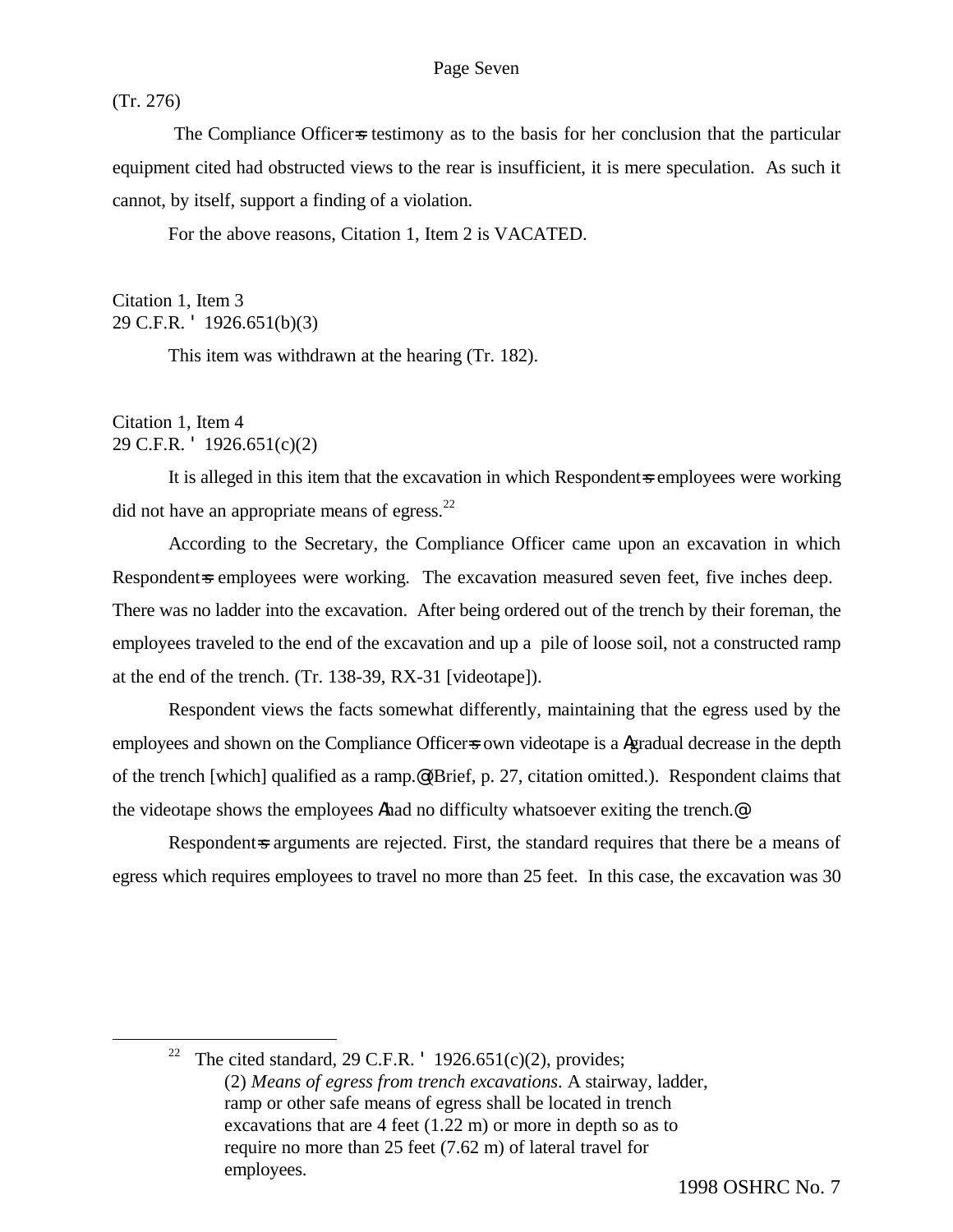#### Page Eight

 feet long and had only one means of egress, if any at all. Second, the soil which formed the exit used by the employees, even if a ramp because the employees actually used it to egress,  $^{23}$  was not a Asafe means of egress. Based upon a review of the best evidence, the videotape, I find that the slope was not a safe means of egress. There was much loose soil and sloughing and the footing does not appear to be reliable. The tape shows that the employees appeared to have little difficulty getting out of the trench. Ease of exit does not necessarily mean that the mode of exit is safe. Moreover, it appears that the presence and the angle of the slope was more fortuitous than planned. The alleged violation of Citation 1, Item 4 is AFFIRMED.

The violation is serious in that the lack of an available safe means of access increases the chances of death or serious injury should there be a collapse or partial collapse of the trench. Even if the likelihood of collapse were shown to have been very low, the resulting injury was most likely to be death or serious injury.

Considering the other penalty factors described elsewhere, as well as the fact that there were only two employees in the trench, apparently for a short period of time, the degree of risk was not particularly high. Under these circumstances, a civil penalty of \$250 is appropriate.

Citation 1, Item 5 29 C.F.R. ' 1926.651(d)

This item was withdrawn at the hearing. (Tr. 5)

Citation 1, Item 6 29 C.F.R. ' 1926.651(e)

1

The Secretary maintains that the Compliance Officers testimony and the videotape establish that a tamping machine and a bucket loaded with gravel were lifted directly over the head of an employee in violation of the standard=s prohibition.<sup>24</sup> Respondent describes the videotape as Aan

<sup>&</sup>lt;sup>23</sup> ARamp@ is defined by 29 C.F.R. '1926.650(b) as Aan inclined walking or working surface that is used to gain access to one point from another, and is constructed from earth....@

<sup>&</sup>lt;sup>24</sup> The cited standard, 29 C.F.R.  $'$  1926.651(e), provides, in pertinent part, ANo employee shall be permitted underneath loads handled by lifting or digging equipment.<sup>@</sup>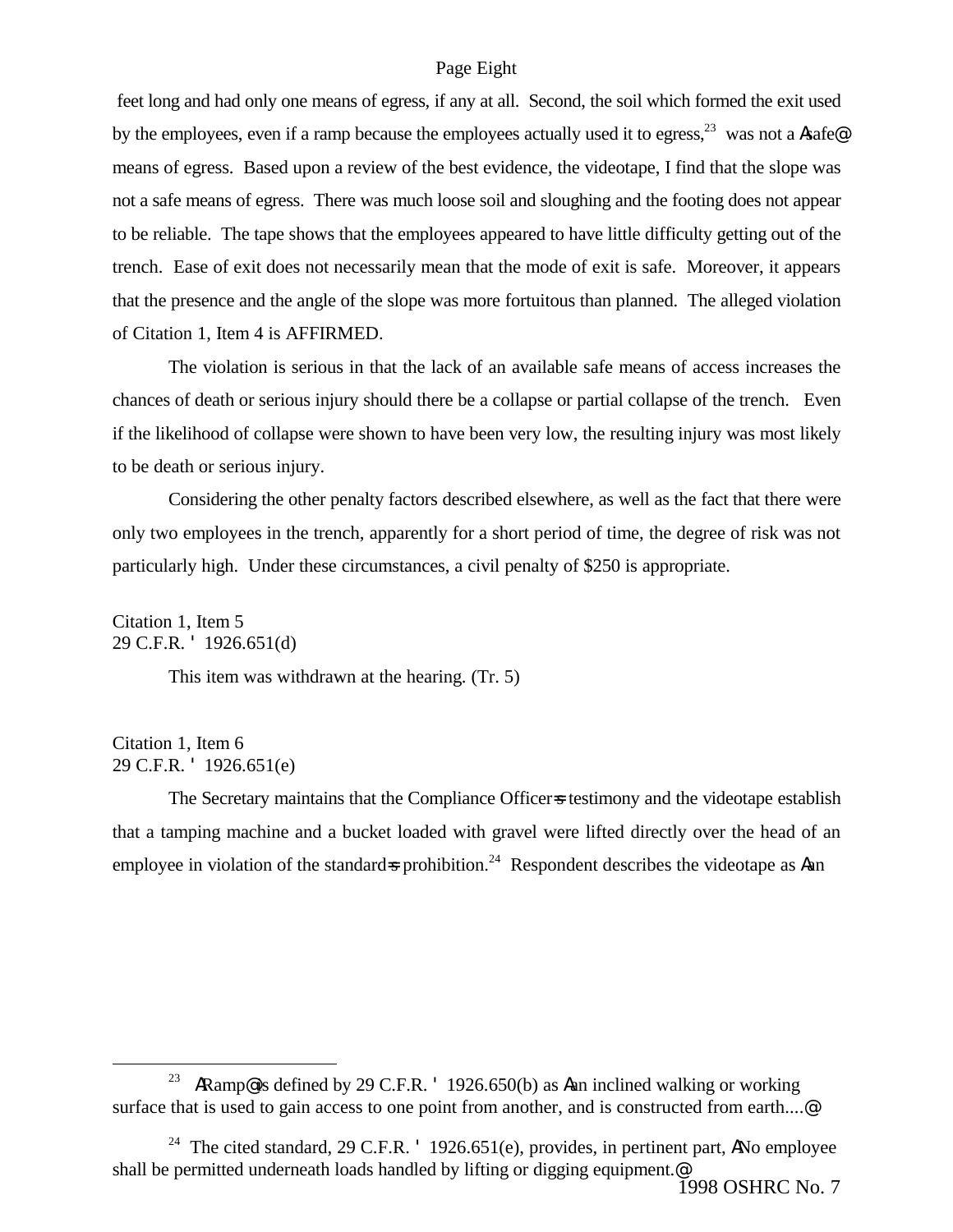#### Page Nine

optical illusion.@ (Brief, p. 29) and points to the testimony of Mr. Lyda to the effect that neither Aload@ passed Adirectly over@ the employee. (Tr. 389-90). Respondent also claims that the angle from which the videotape was take is deceiving, that the lack of concern of the employees involved and the failure of the Compliance Officer to warn the employees support its position.

Once again, the matter is left to the finder of fact to review the videotape. Neither the CO nor Mr. Lyda were shown to be in any better position to observe the two incidents than was the video camera. Their testimony is thus not convincing. A review of the videotape, however, seems to support the Compliance Officer. Moreover, the nature of the operation underway at the time is more consistent with the description of the Compliance Officer than that of Mr. Lyda. The employee was working on the installation of a manhole. At that time gravel was being placed in that area and the area was being tamped down. The videotape shows a loaded bucket passing over the head of an employee whose head is bent down and is, as Respondent suggests, showing no concern. He appears to be concentrating on his work. He could hardly be Aconcerned@ about something about which he was unaware. Given the activities of the employees on the ground and the state of the work, it is more likely than not that the bucket of gravel and the tamper were in that area. On this basis, I find that the employee was working underneath loads being handled by lifting or digging equipment. Item 6 of Citation 1 is AFFIRMED.

The condition took place and repeated itself within the view of a supervisor whose knowledge of the situation is attributable to Respondent. Thus, Respondent knew of the violative condition.

Working underneath a load the size of a tamper or bucket of gravel presents a serious hazard in that even a slight Anudge= by a piece of equipment of that size and weight could well result in a serious injury. The criteria for finding a violation serious have thus been met.

The penalty discussion elsewhere applies here. This is a serious violation involving the exposure of one employee to two delineated instances of hazard. A penalty of \$500 is appropriate.

#### Citation 1, Item 7 29 C.F.R.' 1926.651(j)(2)

Item 7 is a reprise of Citation 1, Item 5 in Docket No. 97-0353 and alleges that Respondent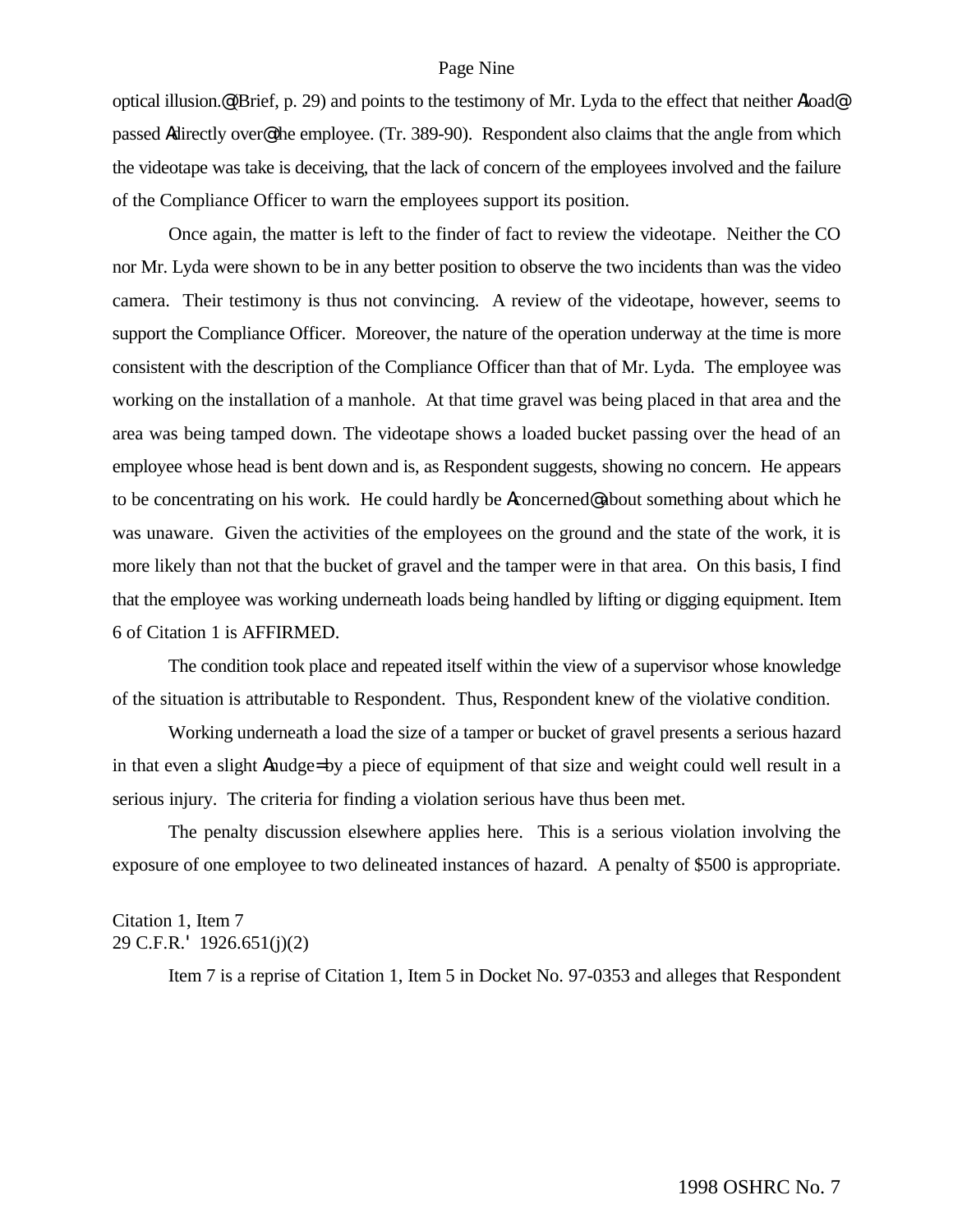#### Page Ten

allowed spoils piles to be within 2 feet of the edge of the excavation.

The Compliance Officer testified that the spoils piles were Adirectly on the vertical face...directly, directly on the vertical face.@ (Tr. 148). The videotape (RX-31), it is claimed, supports the factual allegation.

Respondent maintains that the citation cannot stand because, on its face, it identifies the hazard as trench collapse not materials falling on to personnel working in the trench. Respondents argument is rejected. It is clear from the wording of the standard that the hazard sought to be prevented is that of materials falling on top of employees in a trench. The wording of the citation does not seal in cement any particular theory of liability where, as here, the standard is clear.

In this instance, as in Docket No. 97-0353, Complainant presented no evidence whatsoever that the amount or nature of material which could fall or roll into the excavation were such that would pose a hazard to those working there. In the absence of such evidence, the item cannot be sustained. Thus, Item 7 of Citation 1 is VACATED.

## Citation 2, Item 1 29 C.F.R. ' 1926.651(a)(1)

As with Citation 1, Item 7 in Docket No. 97-0353, this item alleges that Respondent=s employees worked in an excavation which lacked appropriate protection against cave-ins.

As with the previous citation item under this standard, there is virtually no disagreement that the excavation in question was over 5 feet deep. Similarly, there is no question that the excavation was not, in the words of 29 C.F.R. ' 1926.651(a)(1)(ii), Amade entirely in stable rock. (Emphasis added.) Consequently, the standard applies and neither exception applies. Respondent was thus required to protect the employees by some appropriate means. No attempt at shoring or sheeting sloping or bracing was made. Nor was the trench box in place. The violation is thus established. Knowledge of the condition is perforce imputed to Respondent inasmuch as one of its supervisory personnel, Mr. Lyda, was present.

The testimony of Mr. Lyda insisting that the employees seen by the Compliance Officer leaving the excavation had been there for only 15 seconds (Tr. 402) is rejected as lacking credibility. It is directly contradicted by Mr. Smith (Tr. 126-27) who places the employees in the trench for at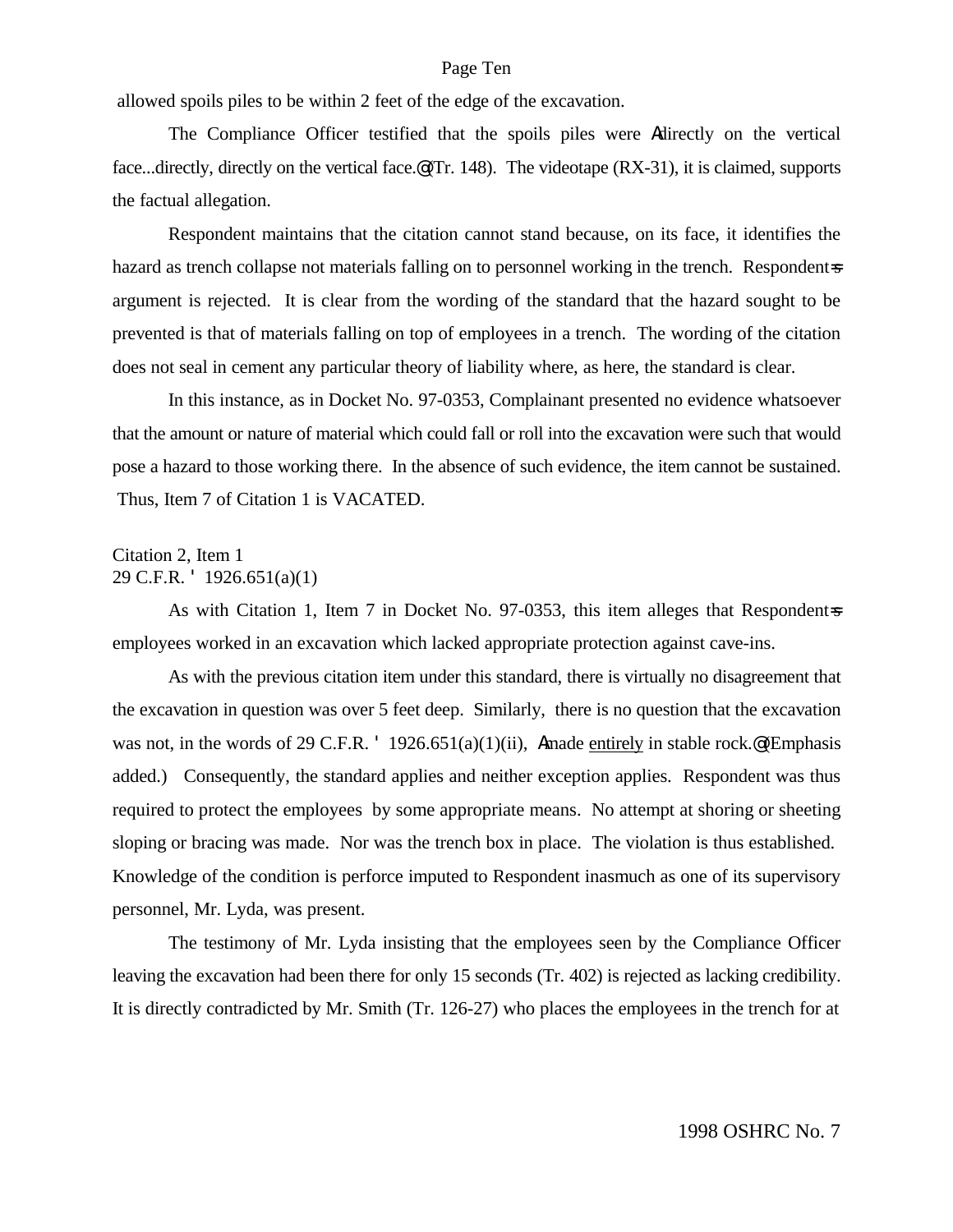#### Page Eleven

 least 15 to 30 minutes. Second, a viewing of the videotape as well as a consideration of the description of the activities of the employees while in the excavation (Tr. 409) makes it highly implausible that such actions, including time to access and egress from the location in the excavation at which they were working, could have been accomplished in 15 seconds. Finally, I find as fact that, as testified to by the Compliance Officer (Tr. 138), Mr. Lyda instructed the employees to get out of the trench as the Compliance Officer approached. Employee exposure is established for a significant period of time. There is no question that working in an unprotected trench exposes an employee to the hazard of a cave-in. As such, it is a serious violation of the Act.

The Secretary also alleges this violation to have been willful. A willful violation is committed voluntarily with either an intentional disregard for the requirements of the Act or with plain indifference to employee safety. *A.C. Dellovade,Inc*., 13 BNA 0SHC 1019 (1987); Asbestos Textile Co., 12 BNA OSHC 1062, 1063 (No. 79-3831, 1984). A willful violation is differentiated from a non-willful violation by a heightened awareness that can be considered a conscious disregard or plain indifference to the standard, i.e., *General Motors Corp., Electro-Motive Div*., 14 BNA OSHC 2064, 2068 (No. 82-630, 1991) (consolidated); *Williams Enterprises Inc*., 13 BNA 0SHC at 1256-57. This standard describes misconduct that is more than negligent but less than malicious or committed with specific intent to violate the Act or a standard. *Georgia Electric Co.*, 595 F.2d 309, 318-319 (5th Cir. 1979); *Ensign - Bickford Co. v. OSHRC*, 717 F.2d 1419, 1422-23 (D.C. Cir. 1983). The evidence in this case, without any consideration of any evidence regarding the Ahistory@ of Dave Sugar, Inc., establishes that Honey Creek, through its supervisors, had the requisite heightened awareness of the need to use cave-in protection and demonstrated a particularly high degree of indifference to employee safety so as to find the failure to do so willful.

The Compliance Officers previous visits to the site inspection the excavating operation, her two earlier discussions with Honey Creek personnel regarding the importance of trench protection (Tr. 152) and the specific warning given to Mr. Lyda by Mr. Smith, the inspector employed by the engineering company to oversee the excavation work (Tr. 119), all served specific notice on Respondent that others who were familiar with trenching operations thought their operations to be less than safe. Finally, Mr. Lyda, who claimed to have much experience and training in trenching and OSHA related matters, had the employees in the trench directly in front of him as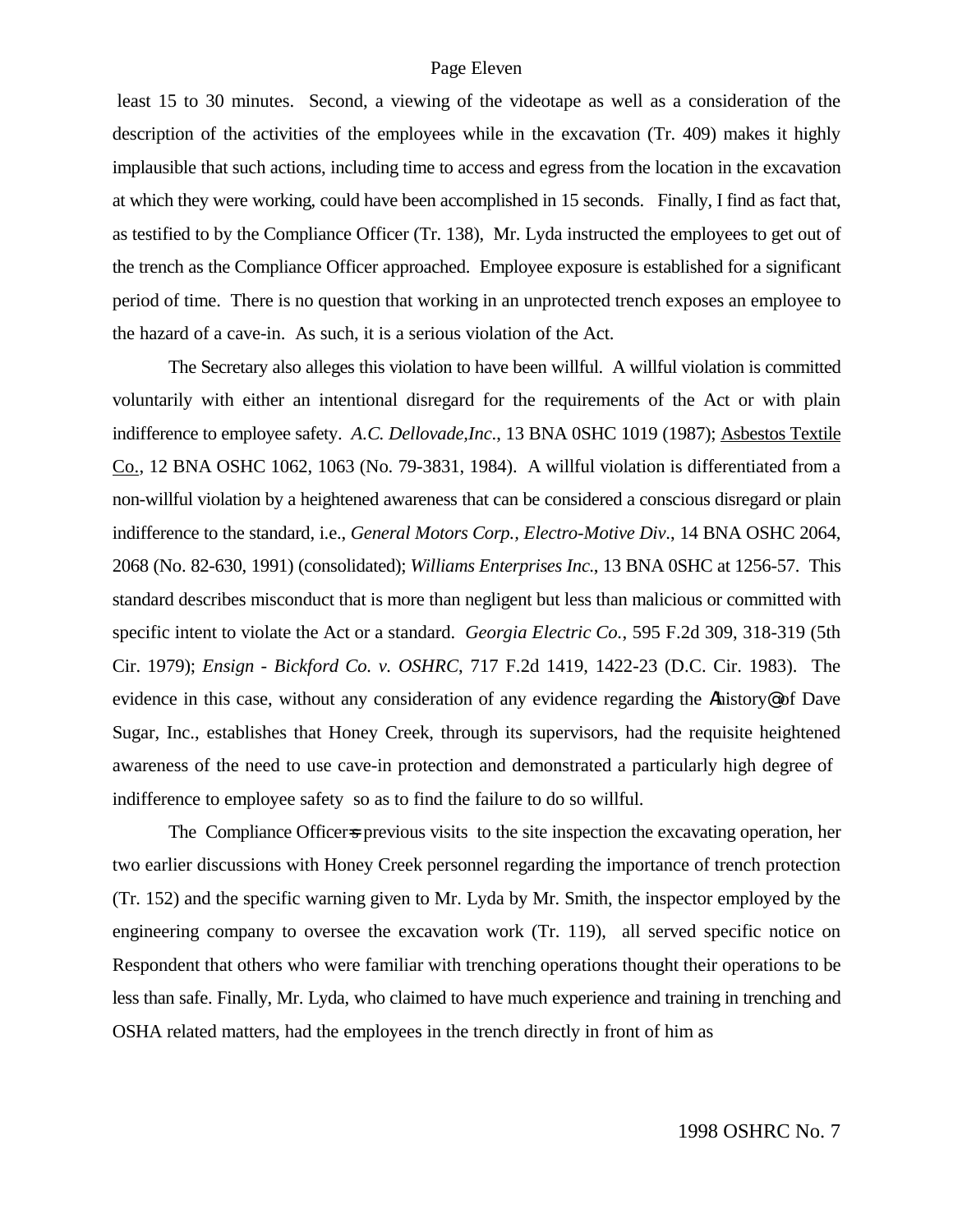#### Page Twelve

 the Compliance Officer arrived. His instruction to them to leave the trench as well as their hurried exit are indicia of a state of mind entirely consistent with a knowing and willful violation of the excavation safety requirements. Accordingly, I find that the violation alleged in Citation 2, Item 1 issued on February 25, 1997, was a willful violation of the Act as alleged.

In addition to the penalty factors as discussed elsewhere, it has been shown that two employees were exposed for some time to the very hazardous condition of a possible cave-in. Considering the penalty factors as well as the range of possible penalties, up to \$70,000, I find that a penalty of \$23,000 (approximately one-third of the maximum) is appropriate.

#### Penalty Factors

The Commission has often held that in determining appropriate penalties for violations, including those classified as willful, Adue consideration@ must be given to the four criteria under section 17(j) of the Act, 29 U.S.C.  $\overline{666}$  666(j). Those factors include; the size of the employers business, gravity of the violation, good faith and prior history. While the Commission has noted that the gravity of the violation is generally Athe primary element in the penalty assessment,@ it also recognizes that the factors Aare not necessarily accorded equal weight.@ *J.A. Jones Construction Co.,* 15 BNA OSHC 2201, 2214 (No. 87-2059, 1993)

Contrary to the request of the Secretary, in consideration of the Ahistory@ factor for penalty purposes, as well as for other purposes, the Respondent in this case, Honey Creek Contracting Company, Inc., has been considered to be the employer and the only employer. It has no history of any prior violations.

The Secretary, in her post-hearing brief, acknowledges that Acomplainant has relied on the OSHA history of Dave Sugar, Inc., d/b/a Dave Sugar Contracting, Inc.(ADave Sugar@), as part of its case regarding employer knowledge of the violations and of OSHA standards and regulations.@ (Brief, p. 33). Complainant has failed to present sufficient witnesses or evidence to support its claim of unity of identity despite having been on notice of the issue for many months and despite have been granted leave to file extensive interrogatories and having had the full panoply of discovery tools available. In this case, the Secretary has not supported such a position either factually or legally. Indeed, the Secretary presents no legal argument or authority for such a position.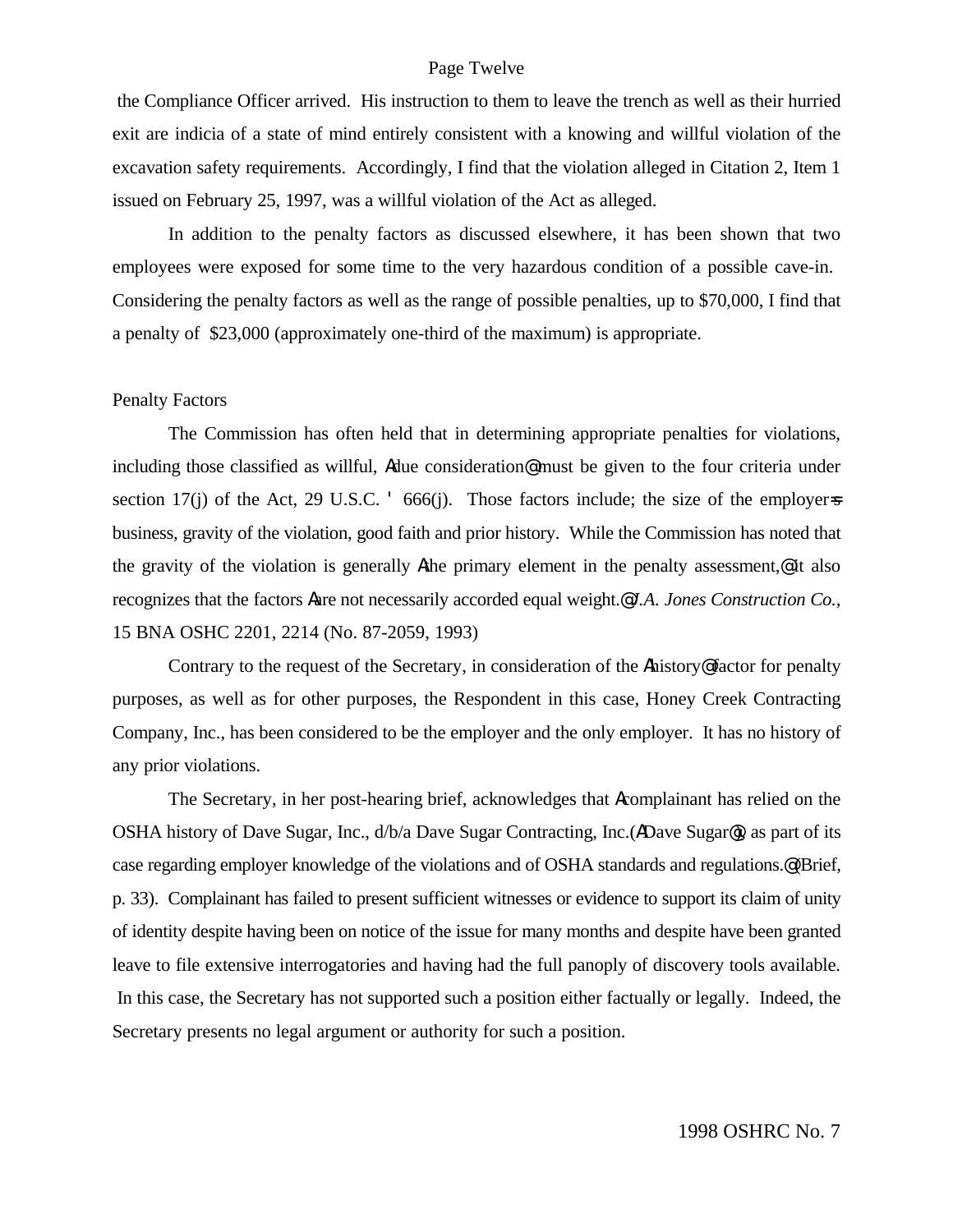#### Page Thirteen

Under Section 17(j) of the Act it is the history of Athe employer@ which the Commission must consider in assessing civil penalties.<sup>25</sup> AThe term xemployer= means a person engaged in a business affecting commerce who has employees....@ Act, Section 3(5), 29 U.S.C. 3(5). There is no dispute in this case that the employer of all the relevant workers at the site was Honey Creek. Nor is there any claim that Honey Creek had received any prior OSHA citations. While the interrelationship might be such that there was a degree of commonality of interest or perhaps subterfuge in the bankruptcy of Dave Sugar Contracting, and the creation and incorporation of Honey Creek, the Secretary did not bother to investigate or present such facts here. The Secretary presents no evidence and no convincing rational that the Commonwealth of Pennsylvania=s recognition of two separate and distinct corporate Apersons@ should be set aside or Apierced.@ The claim that a Apivotal role...in the operations of Honey Creek@ was played by David Sugar is nowhere supported on this record. It is pure innuendo. The fact that Mr. David Sugar acted as the representative of Honey Creek in various stages of this proceeding does not render his history as an employer<sup>26</sup> attributable to Honey Creek without some further rationale. Indeed, in this case, Mr. David Sugar denies, without rebuttal of any kind, that he had any control over conditions at the work site. (Tr. 418). In the presence of two distinct corporate entities, the burden of proving such circumstances as would warrant piercing the identity of apparently legitimate corporate entities and a bankruptcy proceeding falls heavily on the Secretary. It has not been accomplished here.

The other Apenalty factors@ are clear. Respondent is a small employer, with 13 employees at the site (Tr. 5). The gravity of each violation is discussed individually.

<sup>25</sup> Section 17(j), 29 U.S.C.  $\degree$  666 (j), states;

1

<sup>26</sup> Again, Ahistory@ under the Act is not that of an individual but rather that of an Aemployer.@

The Commission shall have authority to assess all civil penalties provided in this section, giving due consideration to the appropriateness of the penalty with respect to the size of the business of the employer being charged, the gravity of the violation, the good faith of the employer, and the history of previous violations.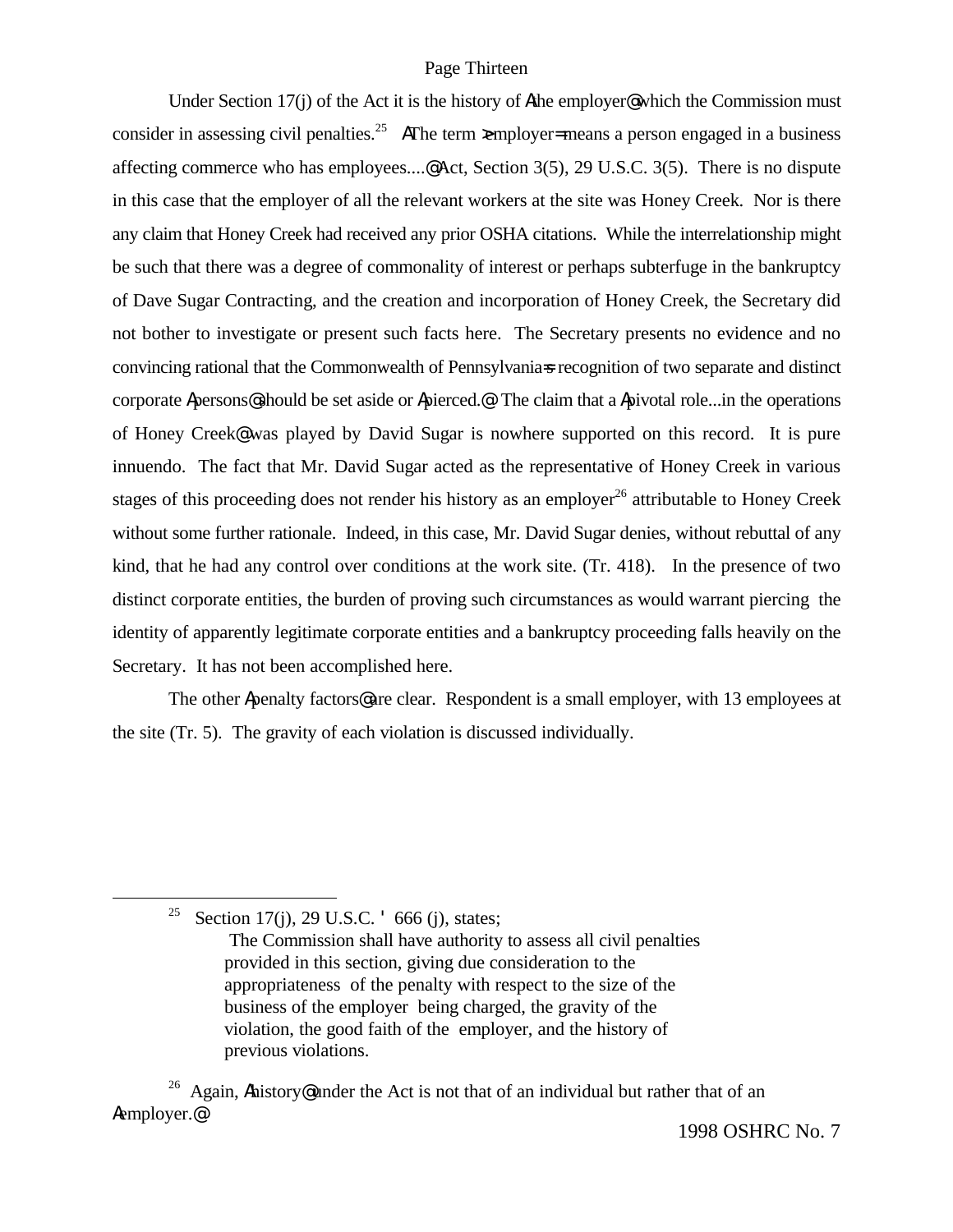# Page Fourteen *FINDINGS OF FACT*

All findings of fact necessary for a determination of all relevant issues have been made above. Fed. R. Civ. P. 52(a). All proposed findings of fact and conclusions of law inconsistent with this decision are hereby denied.

## *CONCLUSIONS OF LAW*

1. Respondent was, at all times pertinent hereto, an employer within the meaning of section 3(5) of the Occupational Safety and Health Act of 1970, 29 U. S. C. ' ' 651 - 678 (1970).

2. The Occupational Safety and Health Review Commission has jurisdiction over the parties and the subject matter.

3. Respondent was in violation of section  $5(a)(2)$  of the Act in that it failed to comply with the standard at 29 C.F.R.  $'$  ' 1926.54(d) and 1926.54(g) as alleged in Citation 1, Items 1c and 1d. The violations were other-than-serious for which a penalty of \$0 is appropriate.

4. Respondent was in violation of section 5(a)(2) of the Act in that it failed to comply with the standard at 29 C.F.R. ' 1926.651(c)(2) as alleged in Citation 1, Item 4. The violation was serious within the meaning of the Act. A civil penalty of \$250 is appropriate therefor.

5. Respondent was in violation of section  $5(a)(2)$  of the Act in that it failed to comply with the standard at 29 C.F.R. ' 1926.651(e) as alleged in Citation 1, Item 6. The violation was serious within the meaning of the Act. A civil penalty of \$500 is appropriate therefor.

6. Respondent was in violation of section  $5(a)(2)$  of the Act in that it failed to comply with the standard at 29 C.F.R. ' 1926.652(a)(1) as alleged in Citation 1, Item 1. The violation was willful within the meaning of the Act. A civil penalty of \$23,000 is appropriate therefor.

7. Respondent was not in violation of section  $5(a)(2)$  the Act as alleged in Citation 1, Items 1a, 1b, 2 or 7.

8. Items 3 and 5 of Citation 1 were withdrawn by the Secretary.